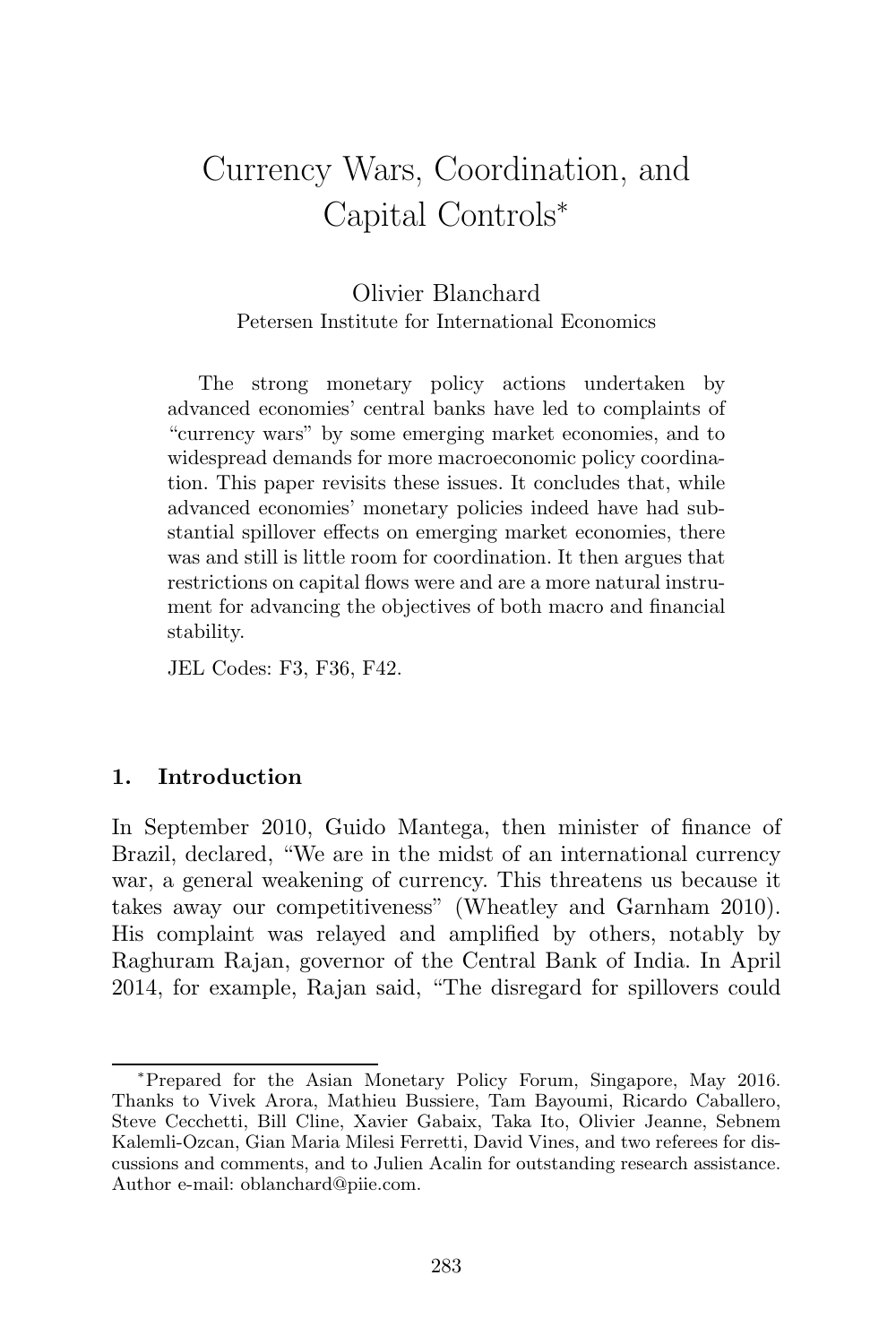put the global economy on a dangerous path of unconventional monetary tit for tat. To ensure stable and sustainable economic growth, world leaders must re-examine the international rules of the monetary game, with advanced and emerging economies alike adopting more mutually beneficial monetary policies."

Complaints by emerging market economies about advanced economies' monetary policies, together with calls for coordination, have been a staple of the last seven years. The purpose of this paper is to examine the validity of these complaints and the scope for coordination. It reaches two main conclusions: (i) The scope for coordination was and is limited. (ii) Restrictions on capital flows were and are the more natural instrument to achieve a better outcome.

The paper is organized as follows. Section 2 briefly reviews the cross-border effects of advanced economies' monetary policies on emerging economies, through goods markets, foreign exchange markets, and financial markets. Section 3 examines the scope for coordination and concludes that it was and still is rather limited. It argues that, given the limits on fiscal policy, restrictions on capital flows were and still are the appropriate macroeconomic instrument to achieve better outcomes, both in advanced economies and in emerging economies. Section 4 returns to the effects of capital flows on the financial systems in emerging economies, and argues for a second role for restrictions on capital flows, not only as a macroeconomic tool but also as a financial stability tool.

#### **2. Cross-Border Effects**

Expansionary monetary policy in advanced economies (AEs in what follows), conventional or unconventional, has affected emerging market economies (EMs in what follows) through three channels: increased exports, exchange rate appreciation, and the effects of capital flows on their financial system. The first two are fairly well understood, the third much less.<sup>1</sup>

<sup>&</sup>lt;sup>1</sup>For a set of studies of the various cross-border effects, see the "Selected" Issues" part of the 2011 International Monetary Fund United States Spillover Report.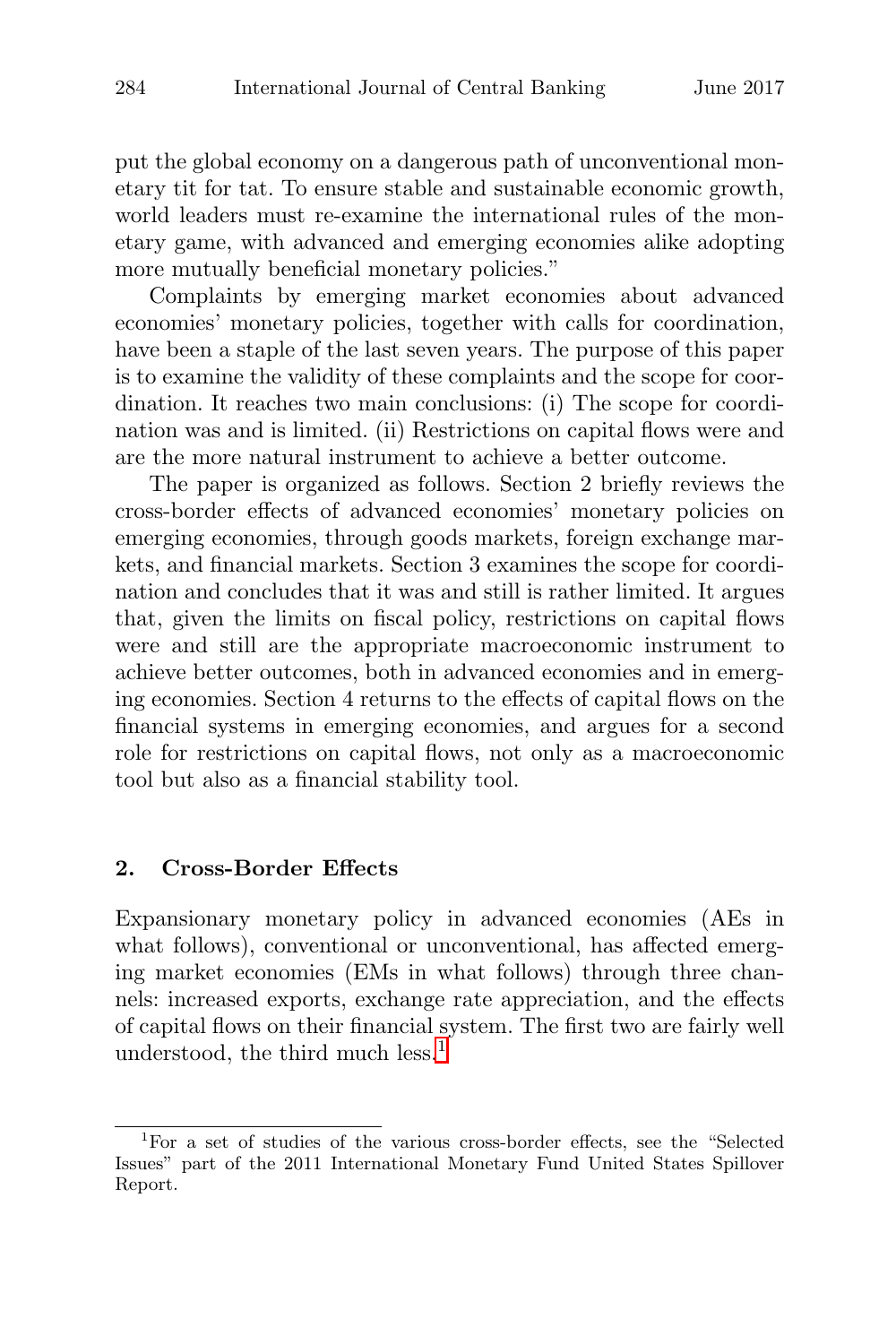## 2.1 Expansionary AE Monetary Policy Leads to a Higher Demand for EM Exports

This channel is straightforward: Lower interest rates lead to higher AE output, thus to higher AE imports, including higher imports from EMs.

It is useful for later to get a sense of potential magnitudes: For most EMs, exports to AEs represent between 5 percent and 10 percent of their GDP.<sup>2</sup> For example, Chinese exports to the AEs are equal to 10 percent of Chinese GDP; Brazilian and Indian exports are equal to 5 percent of their respective  $GDP<sup>3</sup>$  Using these numbers suggests small effects of higher output in AEs: A 1 percent increase in AE output leads to an increase of 0.1 percent in Chinese output and less than half that in the other two countries.

The relevant numbers are, however, higher. First, for any EM, higher AE output leads not only to a direct increase in exports to AEs but also to an indirect effect through higher induced output in other EM countries. Second, the elasticity of AE imports to GDP is higher than unity, reflecting the share of investment in imports and the higher cyclicality of investment. Recent estimates suggest an elasticity between  $1.5$  and  $2.0<sup>4</sup>$  Third, multipliers are likely to increase the effect of exports on output. Overall, this suggests that an increase in U.S. output of 1 percent may lead, through higher imports (at a given exchange rate), to an increase in output in China around 0.2 percent and to a smaller number for most other emerging markets.

The other number we need is the semi-elasticity of AE demand to the real interest rate. Here again, uncertainty is substantial, but a typical number is that a sustained 100 bp decrease in the real policy rate leads, over time, to an increase in aggregate demand of 1 percent of GDP (this is roughly the semi-elasticity implicit in the FRB/US model used by the Federal Reserve).

Putting things together, and with the usual caveats, this suggests that a 1 percent sustained decrease in the AE real policy rate—or

 $^2\rm{Data}$  are from http://wits.worldbank.org/.

<sup>&</sup>lt;sup>3</sup>Given the relevance of supply chains, and the fact that higher exports mechanically imply higher imports, the numbers somewhat overstate the relevant numbers.<br><sup>4</sup>See, for example, Boz, Bussiere, and Marsilli (2015).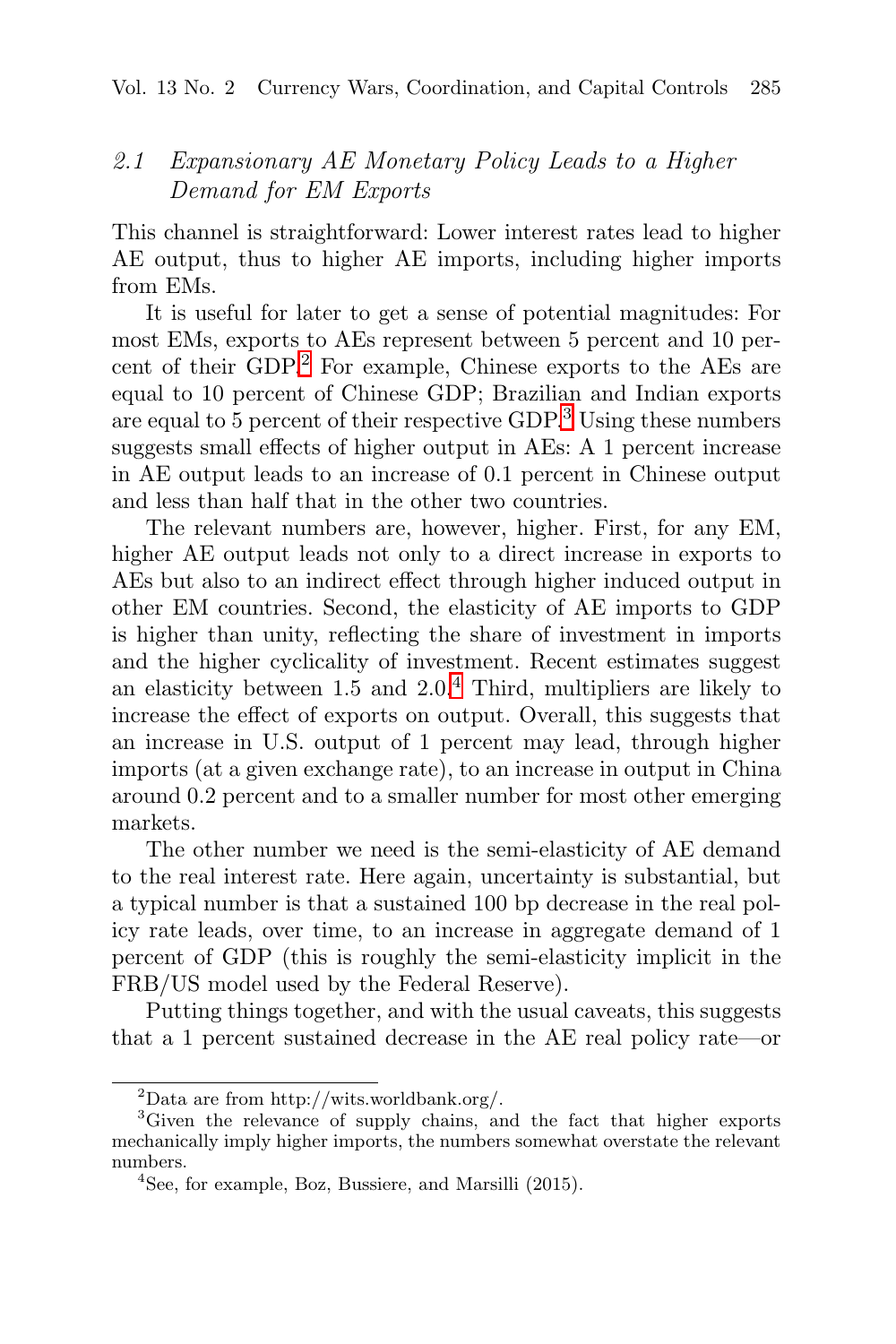the equivalent of a 1 percent decrease in the policy rate in the case quantitative easing (QE) is used to decrease long rates instead leads to an increase in EM GDP ranging from 0.1 percent to 0.2 percent, with the size of the effect depending on the ratio of exports to AEs to GDP.

This heterogeneity in the size of the effects of AE output on EMs is actually amplified through another related channel, namely the effect of AE output on commodity prices. An increase in AE output increases the demand for commodities and therefore increases their price. This implies further heterogeneity in the effects of AE output on EMs. Net commodity exporters benefit more, and commodity importers benefit less and possibly not at all from an increase in U.S. output.

# 2.2 Expansionary AE Monetary Policy Leads to EM Exchange Rate Appreciation

This effect has been in evidence since the beginning of the crisis, although monetary policy has been only one of the factors moving exchange rates. The acute phase of the crisis was dominated by an increase in market risk aversion and by repatriations of funds by AE banks, leading to large capital outflows and depreciations of EM currencies despite a sharp decrease in AE policy rates. Thereafter, low interest rates in advanced economies led to a return of capital flows to EMs. Adjustments in policies, current or anticipated, have led to large exchange rate movements, among them the "taper tantrum" of 2013 when the Federal Reserve indicated that it would slow down its purchases of bonds, leading to increases in long rates and large depreciations in a number of EMs.

EM policymakers have complained about the "unconventional" character of monetary policy in this context, but there is no reason to think that, with respect to exchange rate movements, unconventional monetary expansion works very differently from conventional monetary policy: To the extent that unconventional policy decreases spreads on domestic bonds, whatever their type or maturity, it makes them less attractive and leads to depreciation.

Depreciation in turn leads to an increase in net exports. The argument has been made that exchange rate changes no longer improve the trade balance. The evidence suggests, however, that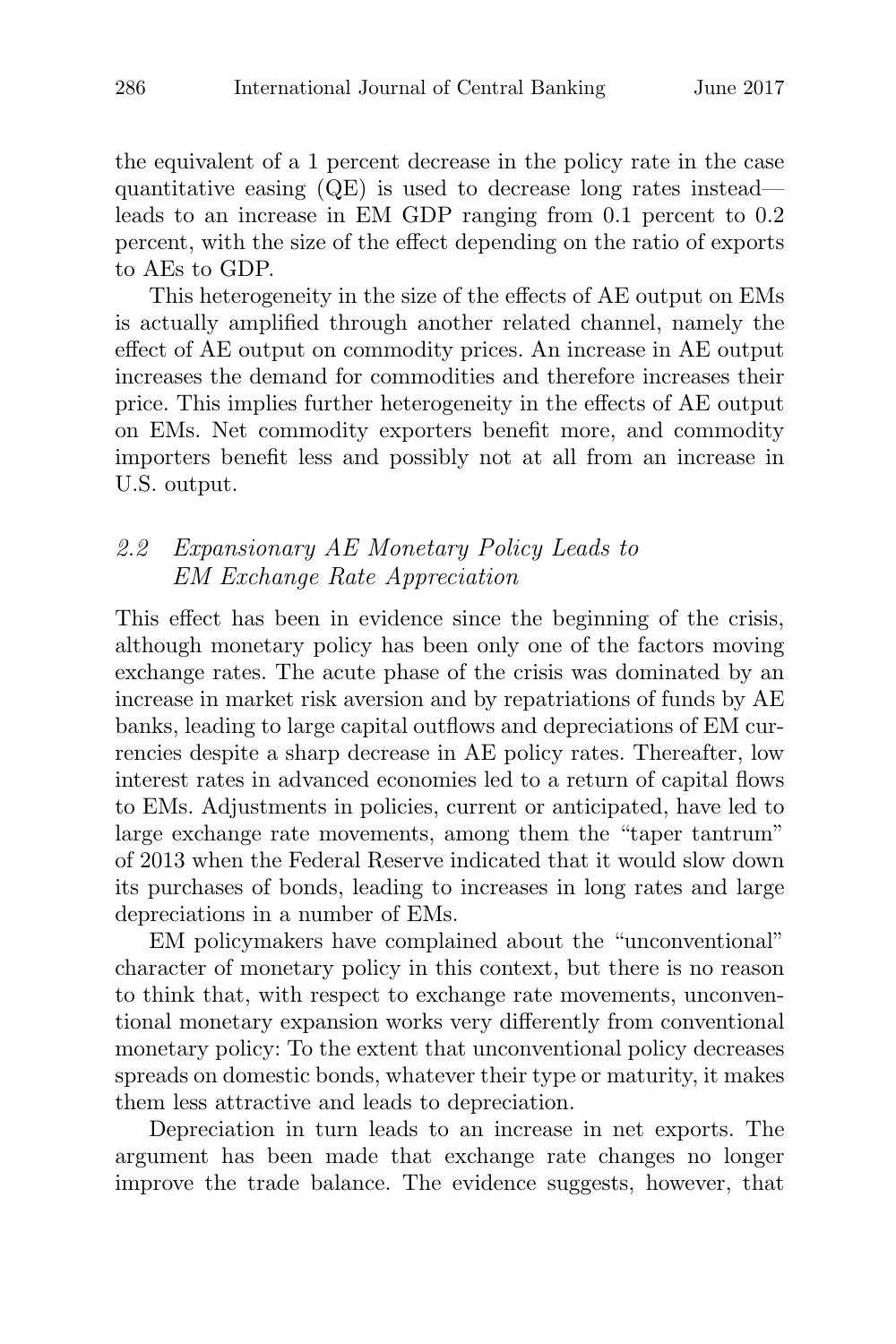they still do. A recent International Monetary Fund (IMF) study concludes that the Marshall-Lerner condition (appropriately modified to account for incomplete pass-through) still holds: A real depreciation of 10 percent leads, on average, to an increase in real net exports over time of 1.5 percent of GDP, with a fairly wide range from 0.5 percent to 3.0 percent of GDP, reflecting in part the variation in export shares across AEs and EMs.<sup>5</sup>

Again, it is useful for later to do a back-of-the-envelope computation. Assuming that uncovered interest parity (UIP) holds at least as an approximation, assuming that AE real interest rates are expected to be lower than EM interest rates by 1 percent for, say, three years, this implies an initial EM real appreciation of 3 percent. Putting this together with the previous numbers, and with all the proper caveats, the exchange rate channel suggests an average decrease in EM real net exports of 0.45 percent of GDP, with a range going from 0.15 percent to 0.9 percent of GDP, taking place over a number of years.

## 2.3 Expansionary AE Monetary Policy Affects EMs' Financial Systems

Perhaps the loudest complaints about AE monetary policies have been those aimed at gross inflows, at the so-called "tsunamis of liquidity"<sup>6</sup> triggered by AE monetary policies, and their perceived adverse effects on EMs' financial stability.

The image of tsunamis of liquidity rushing into EM financial systems is a very powerful one. It is, however, also a very misleading one. A decrease in the AE policy rate indeed leads AE investors to increase their demand for EM assets. Thus, at a given exchange rate, it indeed leads to an increase in gross inflows to EMs. In the absence of foreign exchange (FX) intervention, and on the assumption that net exports only adjust over time, these gross inflows must, however, be matched by equal gross outflows in order for the foreign exchange market to clear. Put another way, whatever "tsunami" of inflows is triggered by AE monetary policy must be matched

 ${}^{5}$ See IMF (2015, ch. 3). See also the study by Bussiere, Gaulier, and Steingrass (2016), which reaches similar conclusions.<br><sup>6</sup>I believe the expression was first used by Dilma Rousseff in 2012.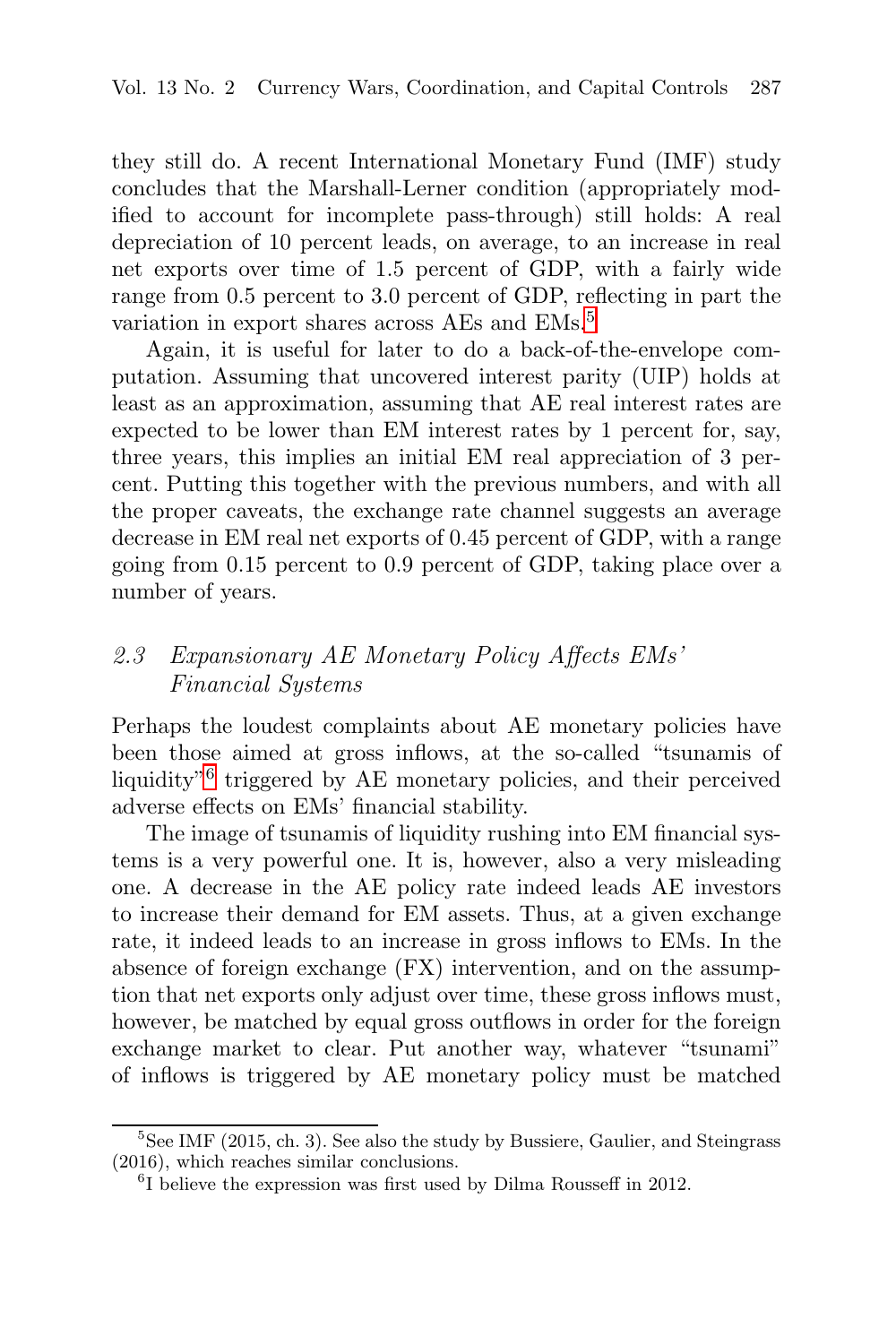by an equal tsunami of outflows: "net tsunamis" must be equal to zero. This is achieved through the decrease in the AE exchange rate—equivalently, the appreciation of the EM currency.

This does not mean, however, that EM policymakers are wrong when they think that AE monetary policy affects their financial system. Empirical work, in particular by Hèlène Rey (for example, Miranda-Agrippino and Rey 2015) suggests that U.S. monetary policy indeed has important and complex effects on other countries' financial systems. Why might this be? It is fair to say that, despite a great deal of recent and ongoing research, we do not yet have a good sense of the specific channels and of their relative importance. For this reason, I shall leave the effect of AE monetary policy on EM financial stability out of the model in the next section. I shall, however, return to the issue in section 3, review what we know and do not know, and discuss potential implications.<sup>7</sup>

#### **3. The Scope for Coordination**

Do these cross-border effects, these spillovers, imply a role for coordination, as the Rajan quote in the introduction suggests? The first step in exploring the answer is to define coordination more precisely, and here I want to take exception with some of the existing rhetoric:

- Coordination is not about more communication. Surely, in the current environment, a better understanding of each other's macroeconomic policies can only help. Thus, G-7 or G-20 meetings and discussions are clearly desirable. This is, however, too unambitious a definition of coordination.
- Coordination is not about asking some countries to modify their policies to help others at their own expense. This is too ambitious a definition of coordination, and unlikely to ever happen. The argument that countries play repeated games, and thus may be willing to sacrifice in the short run in order

 $7As$  a result of the difference between what we know about the first two channels and the third, the paper is a bit schizophrenic. The first two sections build on an old literature, with a few new twists. The third section is highly speculative. A more ambitious paper would integrate the three channels in one model, but we are/I am not there yet.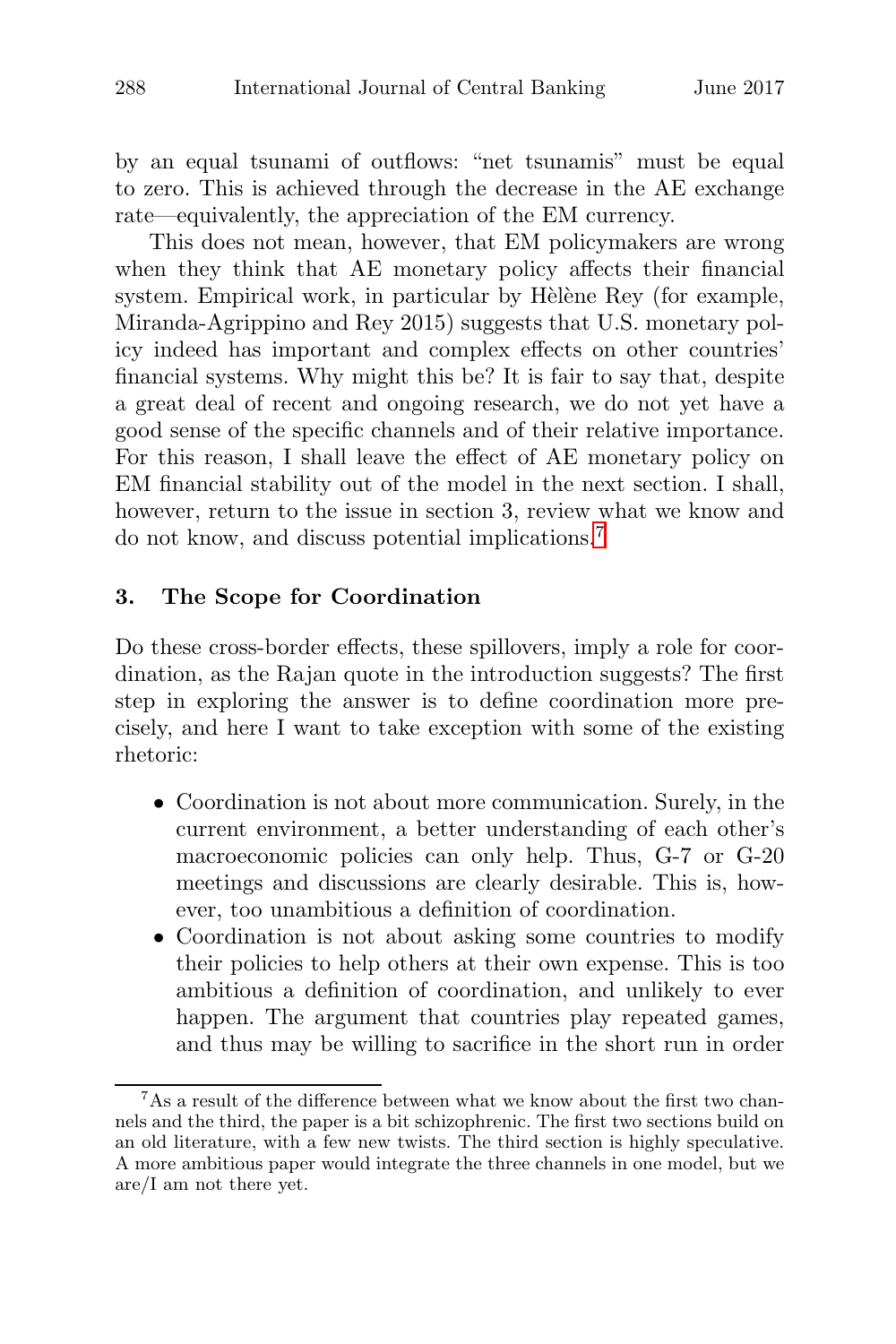to have others do the same in the future if and when needed, is unlikely to convince policymakers.

- Coordination is not about asking policymakers to take into account "spillbacks," i.e., the effects of their policies on their country through their effects on other countries.<sup>8</sup> This may be the case if, for example, AE policies lead to major difficulties in EMs, which lead in turn to doubts about financial claims on EMs, which, finally, lead to financial problems for AE banks. Typically, these spillbacks are small, and, in any case, policymakers should take them into account on their own. This does not qualify as coordination.
- Coordination is not about asking policymakers to follow policies that they feel they cannot or simply do not want to adopt. I feel that this is part of what the "G-20 map" process, which is the G-20 version of coordination, does.<sup>9</sup> It suggests to countries that they should do more structural reforms, and appropriately modify monetary and fiscal policies. This may be the right advice, but if it is correct, countries should do much of it on their own, whether or not other countries do what is asked of them.

I shall instead take coordination to mean a set of changes in policies that makes all countries better off. More formally, I shall ask whether the decentralized equilibrium, which I shall take to be the Nash equilibrium, is efficient, or whether it can be improved upon.<sup>10</sup>,<sup>11</sup>

<sup>8</sup>See, for example, Caruana (2015).

<sup>&</sup>lt;sup>9</sup>See https://www.imf.org/external/np/exr/facts/g20map.htm for a description of the G-20 map process, and the 2012 Umbrella Report for G-20 Mutual Assessment Process (http://www.imf.org/external/np/g20/pdf/062012.pdf) for more details.  $10$ This is the standard academic definition and the one used, for example, by

Jeff Frankel in the paper presented at the 2015 Asian Monetary Policy Forum (Frankel 2016). His paper, titled "International Coordination," touches on many of the same points I do.<br> $11I$  leave aside the international provision of public goods, such as the provi-

sion of liquidity by the IMF or by central banks, the harmonization of financial regulations, etc. These are obviously important but are a very different form of coordination.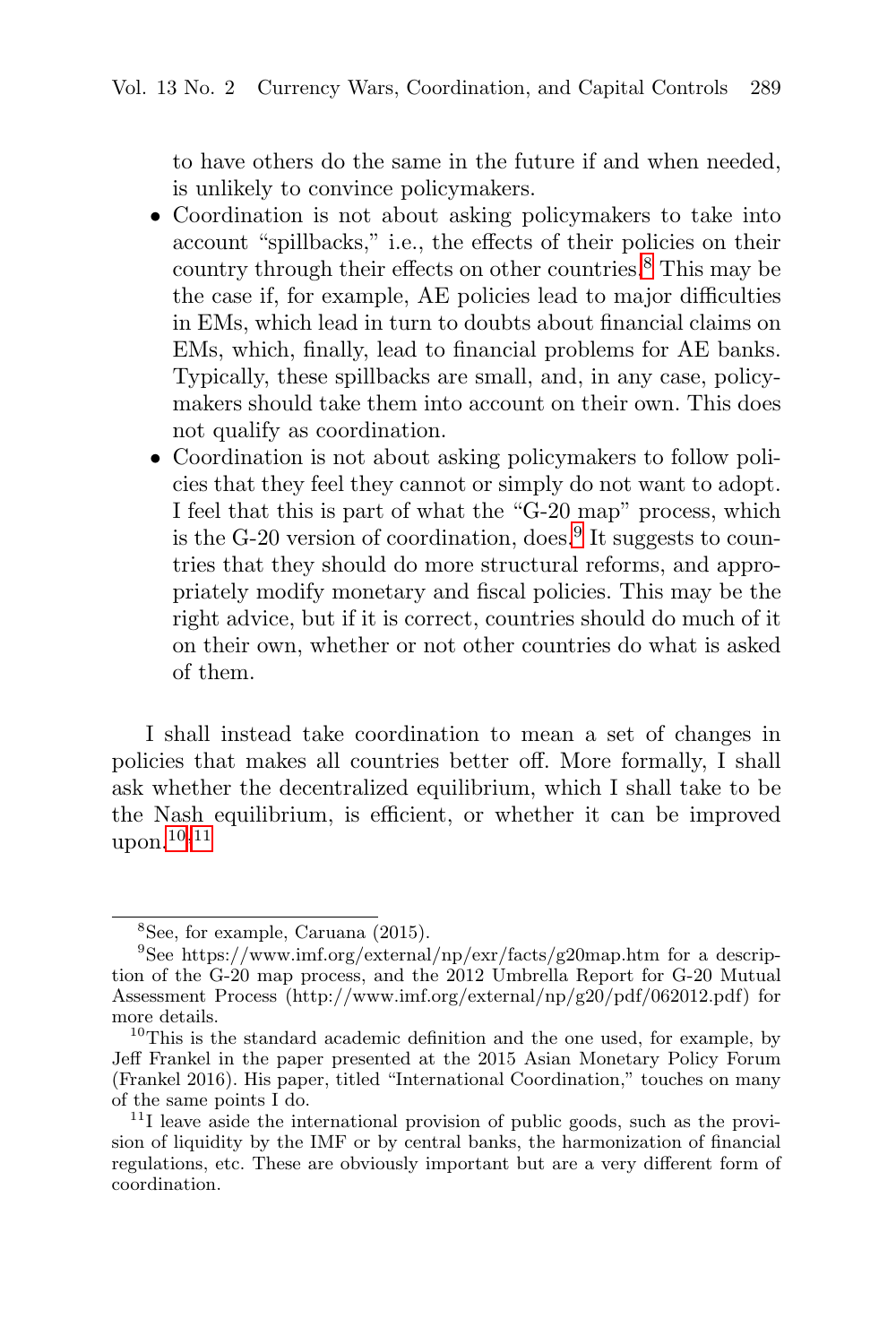With this definition, the general answer is simple and well known: If countries have as many non-distorting instruments as they have targets, then the Nash equilibrium is efficient, and there is no room for coordination to improve outcomes for all countries. The reason is obvious: Whatever other countries do, countries have sufficiently many instruments to achieve the targets they want.

A general discussion of whether countries have as many instruments as targets can get very abstract and sterile. One can think of targets as being the output gap, inflation, the exchange rate, and financial stability, and instruments as being monetary policy, fiscal policy, macroprudential policy, FX intervention, and capital controls. Simple counting of instruments and targets is unlikely to resolve the issue: Some of the policy instruments are likely to create distortions, so that they enter both as targets (minimizing the distortion) and as instruments. If all instruments are distortionary, for example, then it follows that there will always be more targets than instruments and there will always be room for coordination to improve the outcome. But if the distortions are small, the gains from coordination may be limited. It is more useful to work through a simple formal model and show what this implies.

#### 3.1 A Two-Country Mundell-Fleming Model

For my purposes, let me start with a simple and old-fashioned twocountry Mundell-Fleming model. The model is old fashioned in two ways: First, it is static and not derived from microfoundations.<sup>12</sup> Given the logic behind the conclusions, I am confident that they would hold in a more microfounded and more general model. Second, it leaves out the third channel discussed earlier, the effects of AE monetary policy on EM financial stability. The reason is that I feel we/I do not know how to best extend the model to capture these effects. Thus, I leave this extension to an informal discussion in the next section.

The model has two (blocks of) countries, a domestic economy (as a stand-in for advanced economies) and a foreign economy (as

 $12$ For a treatment of the scope for coordination in a microfounded model, see Obstfeld and Rogoff (2002).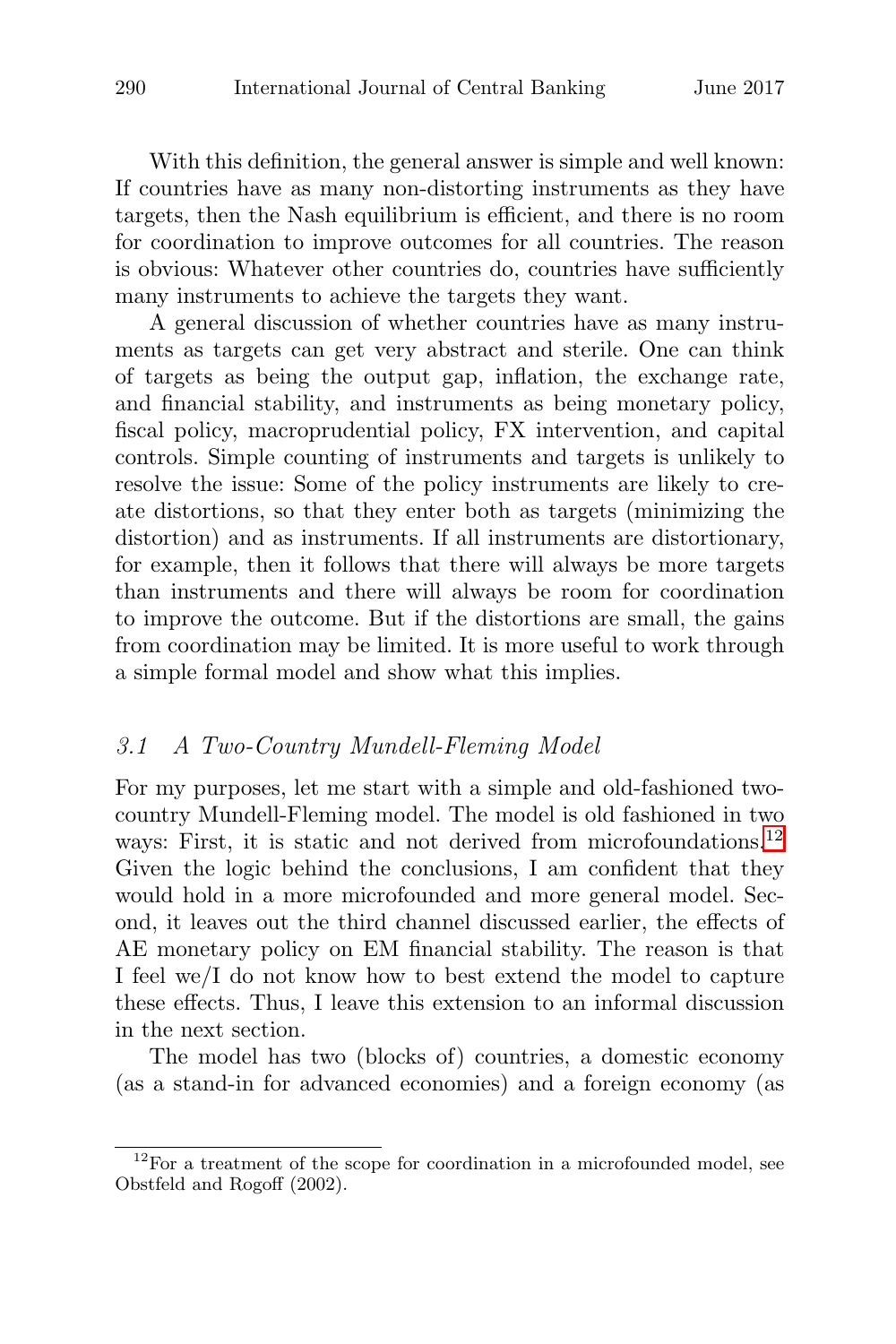a stand-in for emerging market economies). Foreign variables are denoted by an asterisk.

Domestic output is given by

$$
Y = A + NX
$$

$$
A = G - cR + X
$$

$$
NX = a(Y^* - Y) - bE.
$$

Domestic output,  $Y$ , is equal to the sum of absorption,  $A$ , and net exports, NX. Absorption depends on fiscal policy, summarized by  $G$ , on the monetary policy rate,  $R$ , and on a shock to domestic demand, X. Net exports depend positively on foreign output,  $Y^*$ , negatively on domestic output, Y, and negatively on the real exchange rate, E.

Symmetrically, foreign output is given by

$$
Y^* = A^* - NX
$$

$$
A^* = G^* - cR^* + X^*
$$

$$
NX = a(Y^* - Y) - bE.
$$

Finally, following UIP, the exchange rate depends on the difference between the domestic and the foreign policy rates. Under the UIP interpretation, the coefficient  $d$  measures the expected persistence of the interest differential:

$$
E = d(R - R^*).
$$

A decrease in the domestic policy rate over the foreign policy rate leads to a depreciation of the domestic currency—equivalently to an appreciation of the foreign currency.

Absent shocks,  $G, G^*, X, X^*$  are normalized to zero. This normalization implies that equilibrium output in the absence of shocks, which I take to be potential output, is equal to zero. So are net exports, interest rates, and the exchange rate.

Each country cares about internal balance, i.e., the deviation of output from potential, and external balance, the deviation of net exports from zero.

$$
\Omega = \min Y^2 + \alpha \, N X^2
$$

$$
\Omega^* = \min Y^{*2} + \beta \, N X^2
$$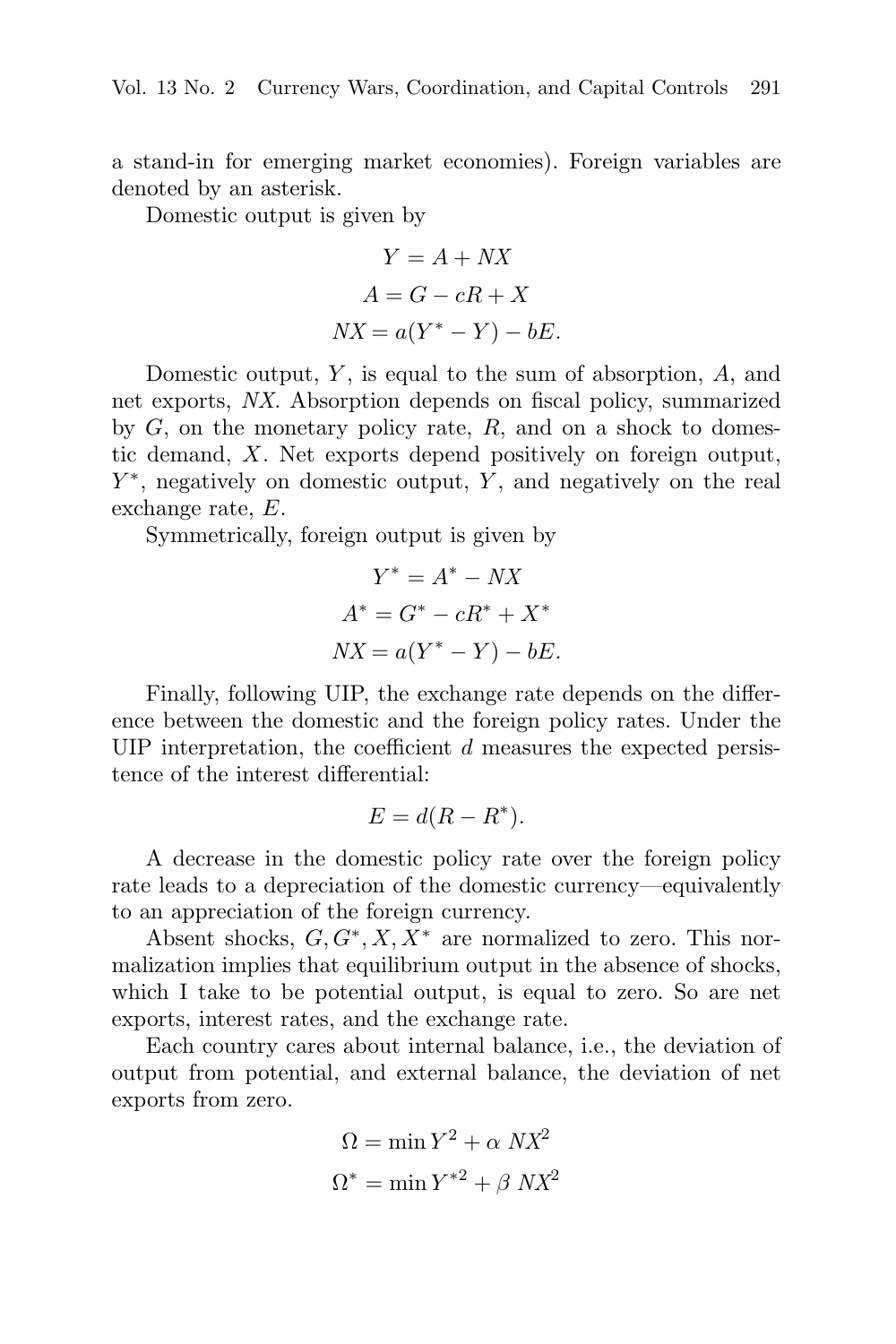To start with, assume that each country can use both fiscal and monetary policies. As there are two targets and two non-distorting instruments in each country, the theorem applies: The Nash equilibrium is efficient, and there is no room for coordination. Suppose we capture what has happened during the crisis by assuming that, starting from steady state in both countries—so, given the normalization, all variables are equal to zero—the domestic economy is hit by an adverse demand shock, so  $X < 0$ . Then, the Nash equilibrium is trivially characterized: The domestic economy uses fiscal policy,  $G = -X$ , to offset the shock, and the foreign economy does not need to change either  $G^*$  or  $R^*$ .<sup>13</sup>

One may worry about the fact that, in the model and clearly counterfactually, the two countries completely offset the shock and return to the pre-shock equilibrium. This is not essential. The shock may be (and indeed was) a more complex one, affecting for example the supply side, so that the countries want to return to a different equilibrium after the shock. And the model is easily extended to limit the ability of policy to offset the shocks. If, for example, decisions about fiscal and monetary policies are made before X is fully revealed, the economies will be affected by the shock, but the efficiency of the Nash equilibrium will remain. Coordination cannot improve the outcome.

#### 3.2 Coordination when Fiscal Policy Cannot Be Used

Why does the above result feel too strong? Probably because the potential role attributed to fiscal policy is too optimistic. Policymakers may/do care about the fiscal balance, in which case, formally, there are now three targets and only two instruments. Related, and more relevant at this point, given the large increase in debt associated with the crisis, are the perceived limits on the current use of fiscal policy. Indeed, a recurring theme of policy discussions has

<sup>&</sup>lt;sup>13</sup>Actually, the equilibrium set of policies is not unique. One can verify that any equilibrium where R and  $R^*$  move together, implying no change in the exchange rate, and  $G$  and  $G^*$  adjust so as to maintain demand constant in each country is efficient. But this is a curiosity.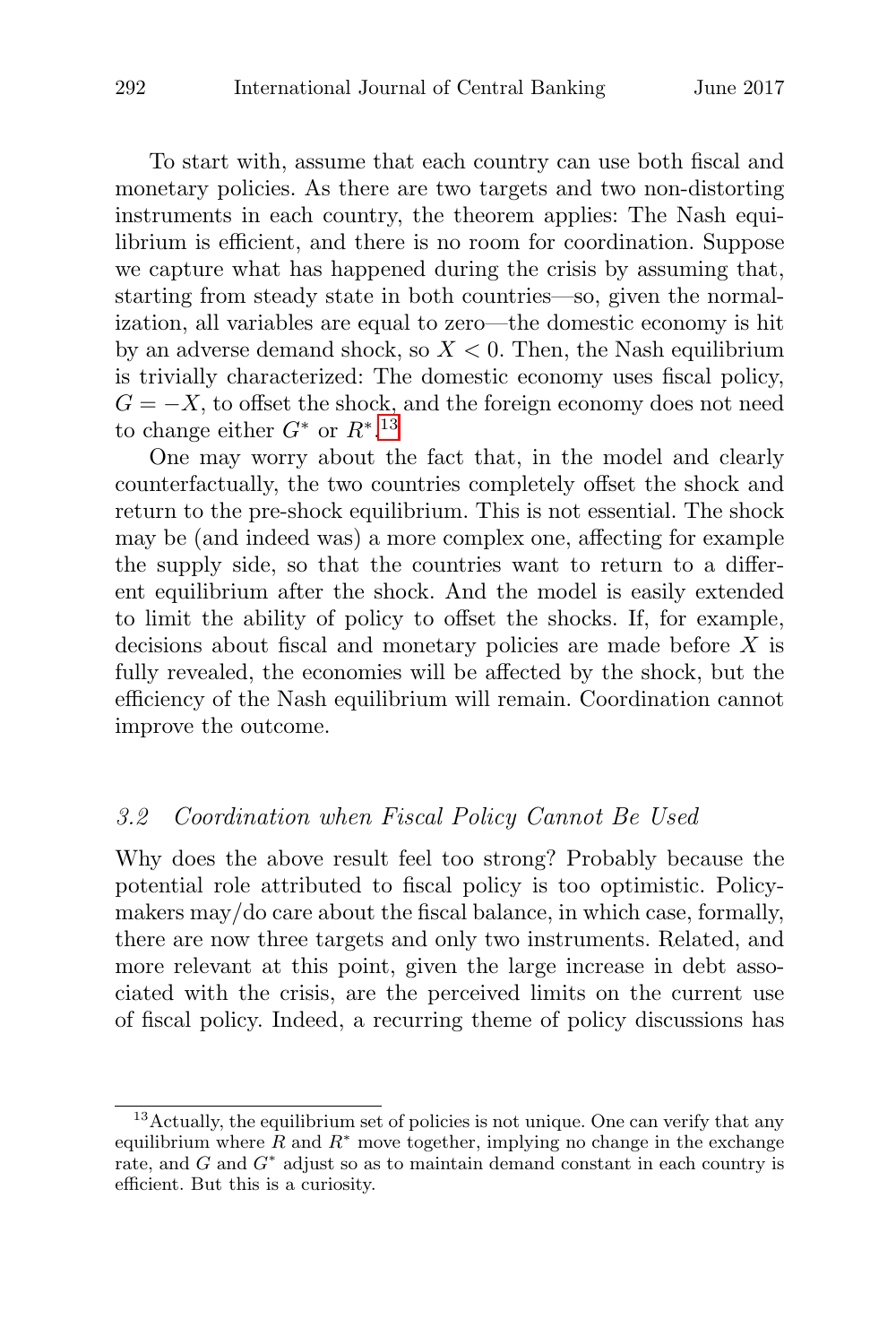

**Figure 1. AE and EM Welfare under Nash and Coordination**

been the extreme reliance on monetary policy due to the perceived limits on the use of fiscal policy.<sup>14</sup>

What happens if we assume that fiscal policy cannot be used, so that  $G = G^* = 0$ ?<sup>15</sup> In this case, each country has two targets and only one instrument. The Nash equilibrium is inefficient, and there is a set of policies that improve welfare in both countries.

The set of utilities that can be achieved through coordination is obtained by maximizing a weighted average of the two countries' welfare functions,  $\Omega + \lambda \Omega^*$  for different values of  $\lambda$ . Figure 1 plots the Nash equilibrium, A, and the utility frontier for a given set of parameters (the qualitative feature of the figure does not depend on

<sup>14</sup>Many economists, including me, have questioned whether fiscal policy is really unavailable. They have argued that, even at the currently high debt levels, there may be room for fiscal expansion. I leave this debate aside here. All I need for the argument made here is that there are some perceived limits on the use of fiscal expansion.  $15$ Equivalently, we could assume that fiscal policy can be used, but that it

creates distortions, with these distortions entering the objective function. This would lead to a more limited role for fiscal policy, and the essence of the results below would go through.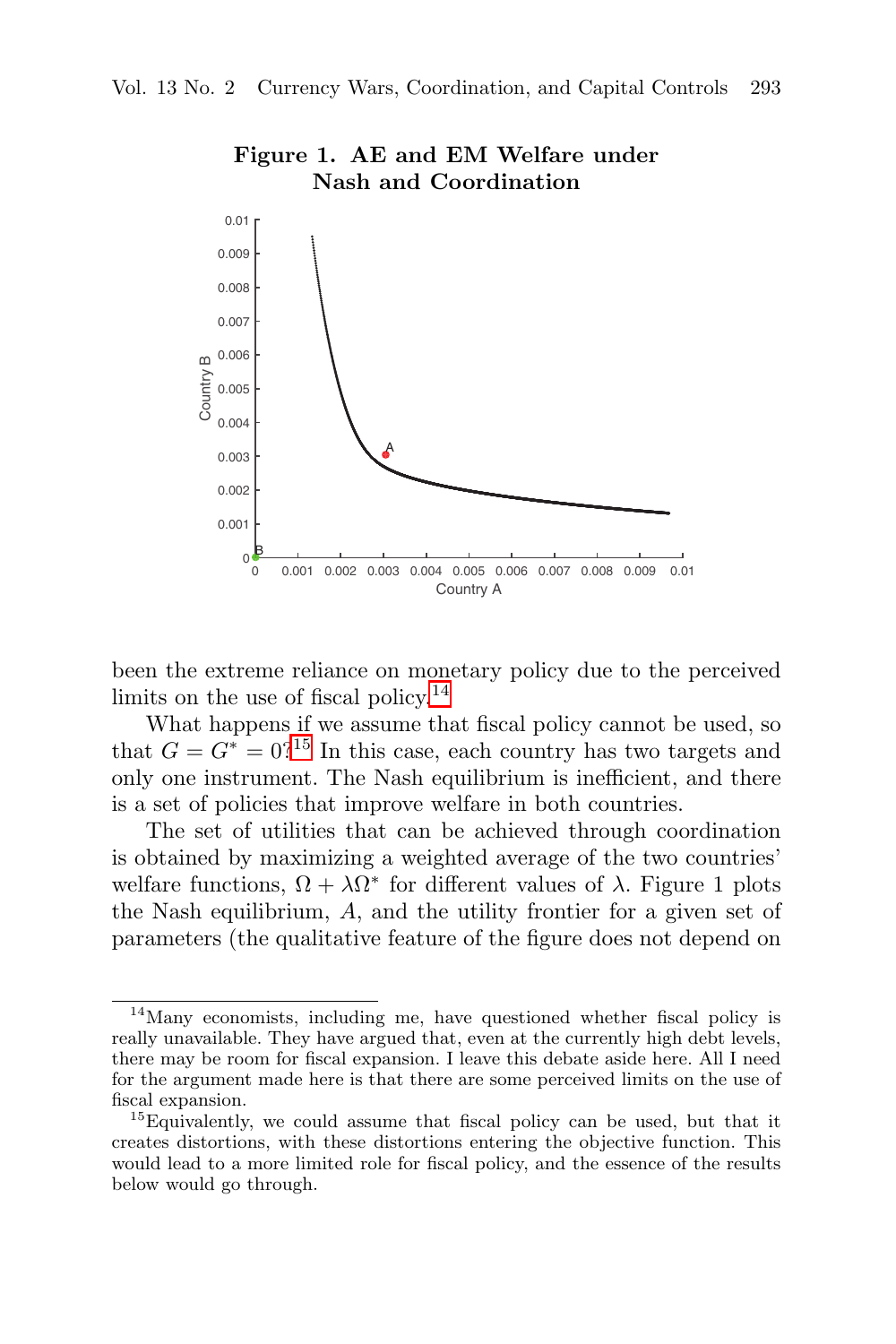the specific set of parameters.) All the points to the southwest of A yield higher welfare for both countries.<sup>16</sup>

The improvement in welfare is small, and this conclusion is consistent with the literature, from Oudiz and Sachs (1984) to a recent paper by Taylor  $(2013).<sup>17</sup>$  The next question is what form coordination should actually take. Should coordination lead AEs to adopt a more or a less aggressive monetary policy?

The answer turns out to depend on the sign of  $(ac - bd)$ . This expression has a simple interpretation. The first term, ac, reflects the strength of the first channel (higher AE output, leading to a stronger demand for EM exports) above, with  $c$  measuring the effect of the policy rate on demand and a measuring the share of imports. The second term, bd, reflects the strength of the second channel (EM appreciation, leading to a decrease in demand for EM exports), with d measuring the effect of the policy rate on the exchange rate and b measuring the effect of the exchange rate on net exports.

When the first channel dominates the second, the net effect of a decrease in the domestic policy rate is to increase foreign net exports and foreign output. The coordination equilibria (I use "equilibria" as there is a (small) range of equilibria that dominate the Nash equilibrium, namely all the points to the southwest of  $A$ ) are associated with a stronger response of the domestic policy rate and a weaker response of the foreign policy rate than under Nash. When the second channel dominates the first, however, the coordination equilibria

<sup>16</sup>Given that we are minimizing a loss function, the closer to the origin, the better.  $17$  Given the simplicity of the model and the lack of a serious calibration, this

conclusion cannot be given too much weight. But the result is, in fact, quite robust, and is related to the discussion that comes below: A change in the AE interest rate has two opposite effects on EM countries, higher demand for exports and an exchange rate appreciation. These largely cancel out, with the implication that the net effect on EMs of the AE policy, and thus the scope for coordination, is limited. The same reasoning applies to the model presented by Taylor. His model is a two-country Mundell-Fleming model, with a specification of demand close to this paper and a supply side characterized by staggered nominal wage setting. Each country has two targets, the standard deviations of output and of inflation, and one instrument, the policy rate. Given that there are fewer instruments than targets, there is room for coordination to improve the outcome. The effects of coordination are small, however, because the two effects of AE monetary policy on EMs, namely higher exports and an exchange rate appreciation, largely cancel out, both for output and for inflation.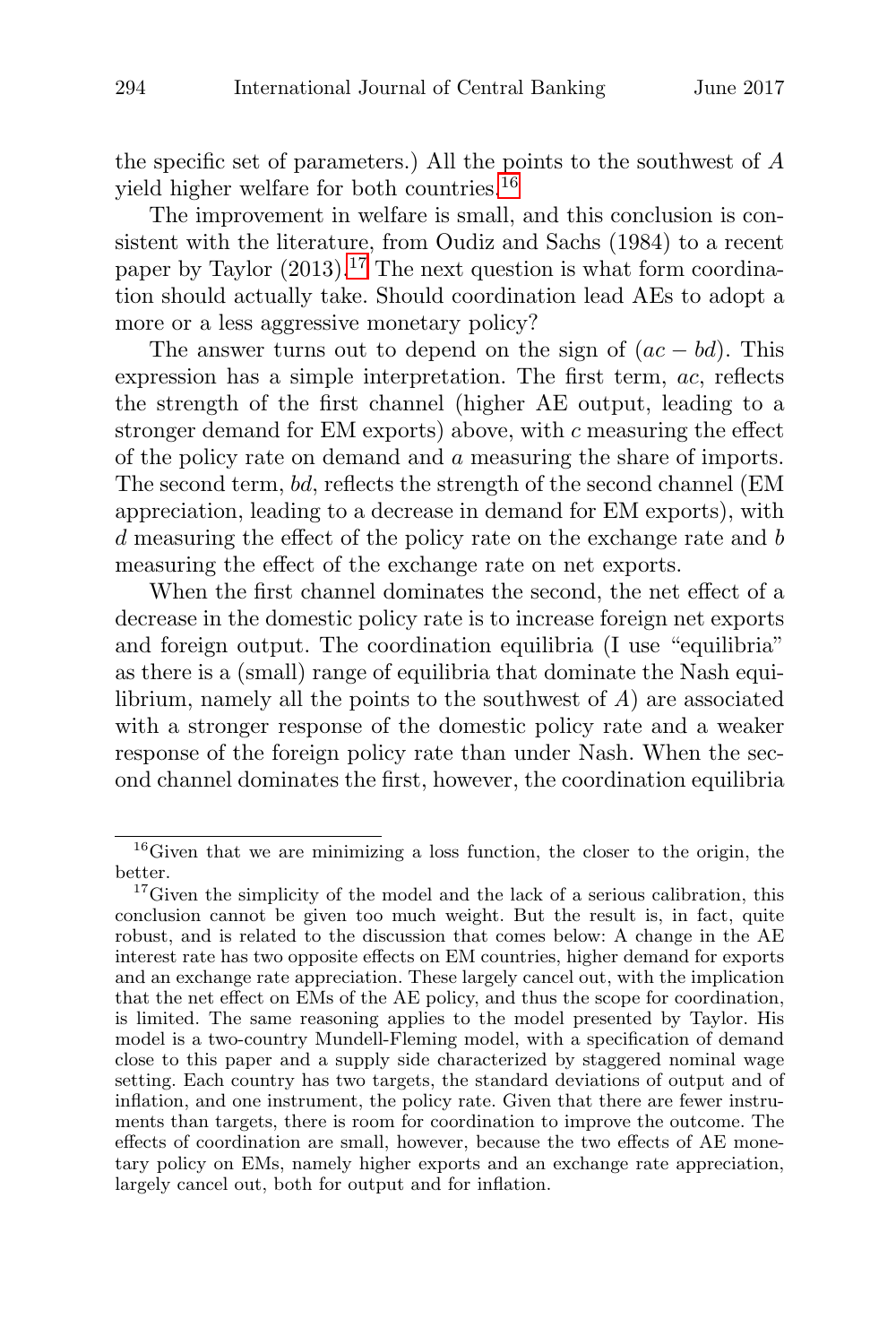| $\boldsymbol{a}$ |     | R<br>(Nash) | $R^*$<br>(Nash) | (Coord) | $R^*$<br>(Coord) |
|------------------|-----|-------------|-----------------|---------|------------------|
| 0.4              | 0.2 | $-.868$     | $-.131$         | $-.882$ | $-.117$          |
| $0.2\,$          | 0.4 | $-.767$     | $-.230$         | $-.759$ | $-.241$          |

**Table 1. Policy Rates under Nash and Coordination**

are associated with a weaker response of the domestic policy rate and a stronger response of the foreign rate. When the two channels cancel, the coordinated equilibrium is the same as the Nash equilibrium: In other words, coordination does not help.

Table 1 shows the outcomes for two sets of parameters. The shock is taken to be a decrease in domestic demand,  $X$ , by 1, while  $X^*$  is unchanged. The parameters  $\alpha$ ,  $\beta$ , c, and d are the same in both cases and are equal, respectively, to 0.5, 0.5, 1.0, and 1.0. The two lines differ in the values of a and b (and thus the implied value of  $ac - bd$ , which is positive in the first case and negative in the second).

The coordinated equilibria that dominate the Nash equilibrium all have very similar interest rates, so we can just look at one of them. The table reports the Nash equilibrium domestic and foreign interest rates, and those associated with one of the dominating coordinated equilibria, the equilibrium associated with  $\lambda = 1$ . In the first case, the first channel dominates, and coordination yields a stronger response of the domestic rate, –88.2 bps compared with –86.8 bps. In the second case, the second channel dominates, and coordination yields a weaker response,  $-75.9$  bps compared with  $-76.7$  bps.<sup>18</sup>

These results point to the practical problem in achieving coordination in this context, namely whether we know which way the inequality goes. My reading of the history of the last seven years is that it is one of major disagreements about the strength of the two effects and, by implication, disagreements about what coordination should achieve.

To go back to the quotes at the beginning, both Guido Mantega and Raghu Rajan emphasized the second channel, the effect

<sup>&</sup>lt;sup>18</sup>The differences between the rates under Nash and coordination are small, but again, the calibration is too crude for this aspect to be given too much weight.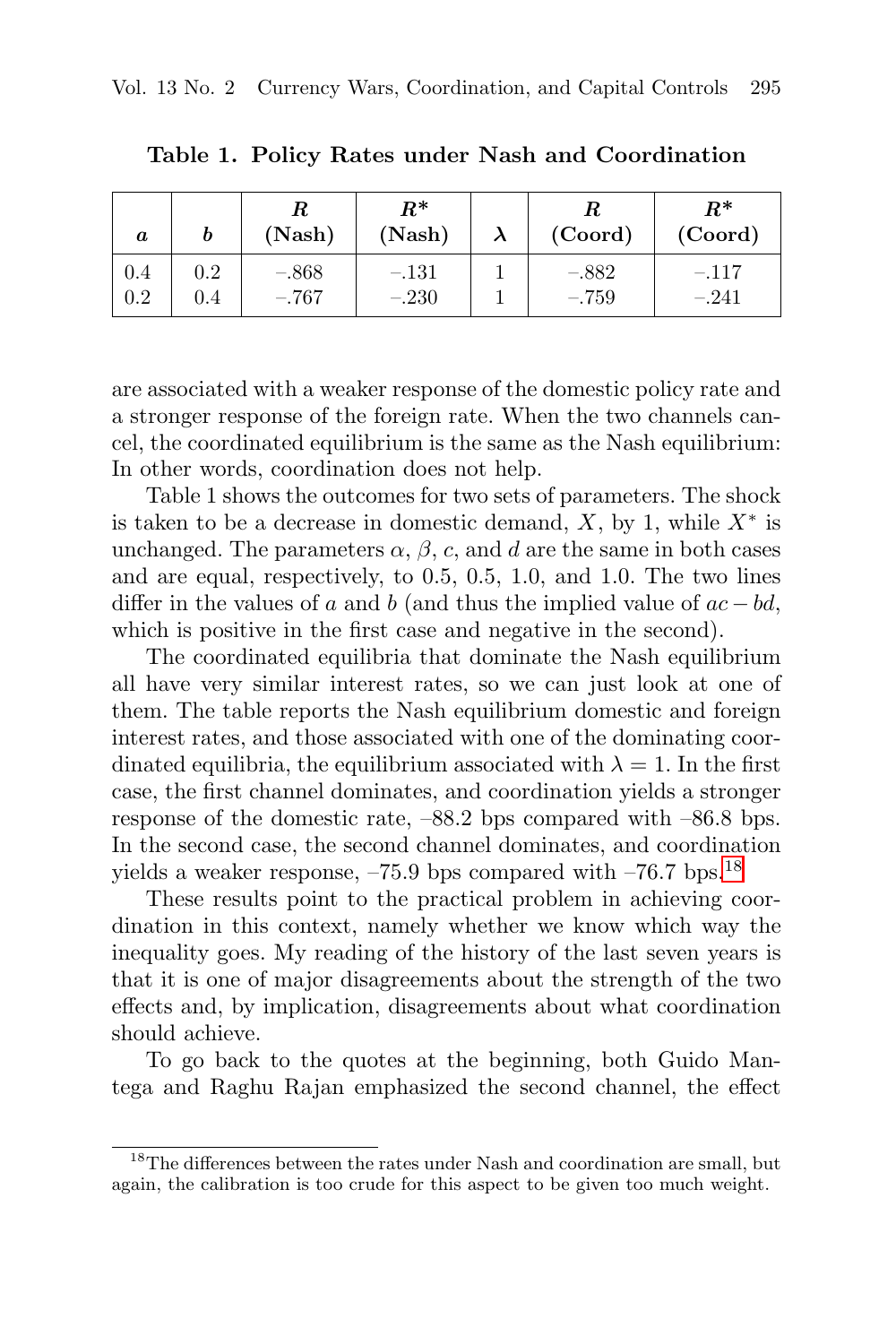of AE monetary policy on the exchange rate. To quote Rajan again, "Rather the mandates of systemically influential central banks should be expanded to account for spillovers, forcing policymakers to avoid unconventional measures with substantial adverse effects on other economies, particularly if the domestic benefits are questionable." In terms of our model, Rajan had in mind a small effect of the policy rate on domestic demand, a small value for c. In the limit where  $c$  tends to zero, this is indeed a zero-sum game between the two countries, and coordination should lead to smaller policy rate cuts—thus, the use of the term "currency wars."<sup>19</sup>

Advanced economy policymakers, on the other hand, have typically emphasized the first channel. Strong AE growth, they have argued, is essential for the world in general and for EMs in particular. In terms of the model, they have emphasized the importance of a, the effect of AE output on AE imports. In his 2015 Mundell-Fleming lecture, which deals very much with the same topics as this paper, Ben Bernanke argued, "US growth during the recent recovery has certainly not been driven by exports, and, as I will explain, the 'expenditure-augmenting' effects of US monetary policies (adding to global aggregate demand) tend to offset the 'expenditure-switching' effects (adding to demand in one country at the expense of others)" (Bernanke 2016).

Who is right? The back-of-the-envelope computations given in section 1 suggest that it is hard to assess which way the inequality works. Indeed, different econometric models give different results. Taylor (2013) gives the results of simulations from two large multicountry models, one based on the TMCM model built by Taylor himself (1993) and the other by Carabenciov et al. (2013). The first simulation focuses on the effects of U.S. monetary policy on Japan and finds a small positive impact of a U.S. monetary expansion on

<sup>19</sup>John Taylor (2013) has suggested an alternative interpretation of the source of EM complaints. He has argued that the problem came from suboptimal policies in AE countries, namely too-low interest rates, leading to larger adverse effects on EM economies. Within the logic of the model presented here, as well as in the logic of the model he uses, this is not convincing. Because the net effects of a change in the AE interest rate on EMs are small, the "wrong" interest rate in AEs is unlikely to have a major impact on EMs' output, trade balance, or inflation outcomes. Whether effects through other channels, such as effects on EM financial systems, can strengthen the argument is discussed in the next section.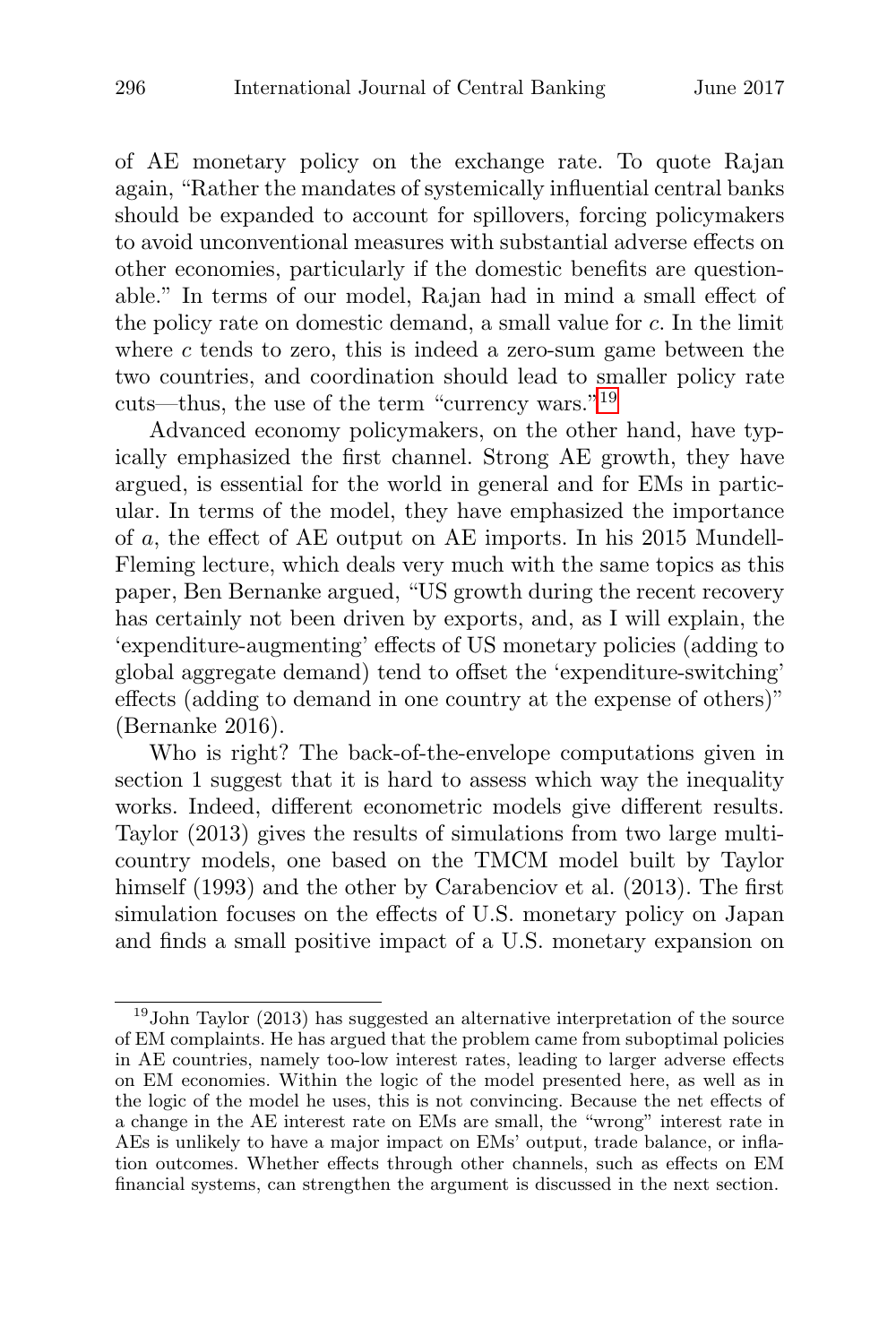| Year               |      |          |      |      |            |      |
|--------------------|------|----------|------|------|------------|------|
| Advanced Economies | 1.00 | $1.60\,$ | 1.38 | 0.94 | $\rm 0.61$ | 0.39 |
| Emerging Economies | 0.17 | 0.39     | 0.39 | 0.33 | 0.28       | 0.22 |

**Table 2. Effects of an AE Monetary Expansion on Output in AEs and EMs**

Japan's output. The second simulation also finds a small positive effect of a U.S. monetary expansion on Japan, but a negative effect on both Latin America's and emerging Asia's output. The IMF modeling team was kind enough to run another simulation of that model for this paper, and the results are given in table 2. The experiment is an AE monetary expansion in response to a decrease in domestic demand in AEs, and the table shows the effects of the monetary expansion on both AE and EM output, from year 1 to 6 (the numbers show the difference between output with and without the monetary expansion). The numbers show a net positive effect of the AE monetary response on EM output.

While such a simulation is much more sophisticated than the simple computations in section 1, it still comes with many caveats. In particular, it comes with likely large differences across EMs. EM countries with strong trade links to AEs, such as China, may indeed be better off and be in favor of more AE expansion. EM countries with weaker links to AEs, such as Brazil or India, may be worse off and want less AE expansion; this may explain why Brazil and India may have been among the most vocal critics of AE policy.

In short, given the diverging views and the lack of solid evidence, coordination means something different for AE and EM policymakers, so it is unlikely to happen.

## 3.3 A Deus ex Machina? Capital Controls

If, because of limits on fiscal policy, the Nash equilibrium is inefficient and the room for coordination is limited, can policymakers improve on the Nash outcome? The short answer is yes, if they are willing and able to use an additional instrument: restrictions on capital flows, i.e., capital controls.

The logic for why capital controls are useful in this context is straightforward. Advanced economies suffer from a lack of domestic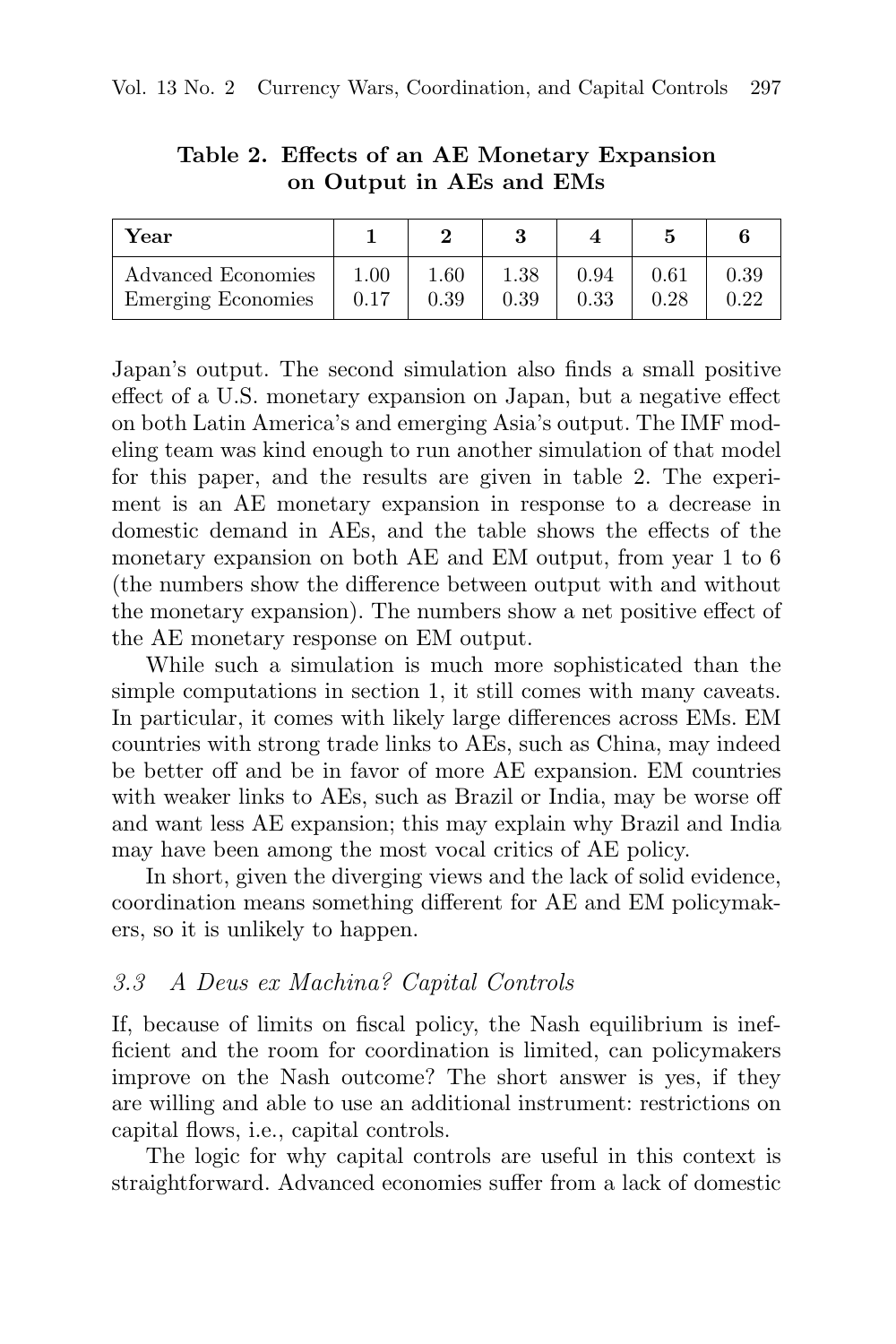demand. As we saw earlier, if they could freely use fiscal policy, they could just offset the decrease in domestic demand through a fiscal expansion. This would return both countries to the pre-shock equilibrium levels of output and exchange rate. If fiscal policy is not available, they must use monetary policy. Monetary policy, however, not only increases domestic demand but also affects the exchange rate through interest differentials. Capital controls can, at least within the logic of the model, eliminate the effect of the interest differential on the exchange rate.

This argument can be formalized as follows. Extend the equation for the exchange rate to

$$
E = d(R - (R^* - x)),
$$

where  $x$  may be interpreted as a tax per unit on foreign inflows (such as has been used in Chile, or more recently in Brazil). Assume, as above, that fiscal policy cannot be used; that AEs can use monetary policy, R; and that EMs can use monetary policy  $R^*$  and the tax x. Assume again that the shock is a decrease in  $X$  by 1.

Then the Nash equilibrium takes a simple form. AEs decrease the policy rate R by  $1/c$ . EMs increase x by  $1/c$ , leaving the exchange rate unchanged. AE output and net exports return to their pre-shock level (zero, by normalization). In terms of figure 1, the two countries achieve the point at the origin, a large improvement relative to the Nash or the coordinated equilibrium absent controls. Not only do EMs protect themselves, but AEs also benefit from being able to use monetary policy without having to worry about the exchange rate.

In short, (varying) capital controls are the logical macroeconomic instrument to use when fiscal policy is not available. It reduces the problems associated with an increased reliance on monetary accommodation. Such an endorsement of capital controls comes with many caveats. Before returning to them, I turn to the case for capital controls as a financial instrument.

#### **4. Monetary Policy, Capital Controls, and FX Intervention**

In the previous section, I left aside the third channel, i.e., the potential effects of AE monetary policy on gross inflows into EMs and on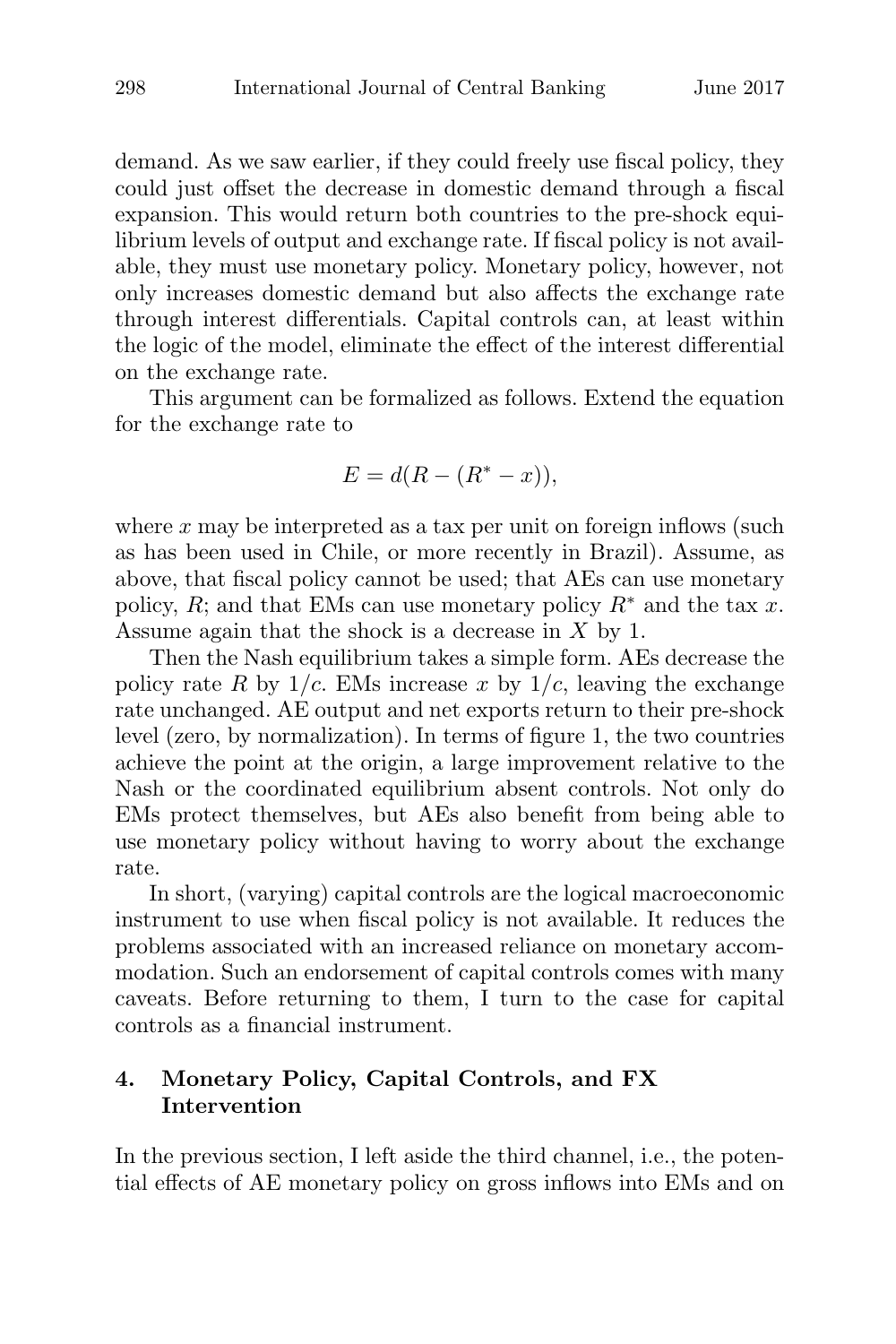the EM financial system. But, as I discussed earlier, many of the EM complaints have been aimed precisely at those gross inflows and their perceived adverse effects on financial stability.

How does AE monetary policy affect gross flows to EMs and the EM financial system? Despite a lot of recent work, the answers are less clear than one would like, on both theoretical and empirical grounds.

# 4.1 Gross Flows and AE Monetary Policy: Theoretical Considerations

Let me first dispose quickly of the simplest but fallacious version of the "tsunami" argument, namely that monetary policy "unleashes large flows into EMs." Write down the equilibrium condition in the foreign exchange market as

$$
FI = FO + FX -NX,
$$

where  $FI$  denotes gross inflows,  $FO$  denotes gross outflows,  $FX$ denotes foreign exchange intervention, and NX is the current account surplus. In the very short run (say from a few minutes to a few months), the current account balance does not move very much. So, in the absence of foreign exchange intervention, to a close approximation the following equality  $FI = FO$  must hold. Gross inflows must be matched by gross outflows. Put another way, foreign exchange market equilibrium implies that "tsunami" inflows must be matched by equal outflows.<sup>20</sup>

Even if gross inflows are offset by gross outflows, this does not imply that their effects on EM financial systems cancel each other. If both go up, for example, it may be that the effects of larger inflows are quite different from the effects of the larger outflows. To explore this, one must first look into what happens to gross inflows (and by implication, gross outflows) in response to a monetary expansion in AEs. This requires one to specify the determinants of the gross inflows and outflows.

 $^{20}$ This paragraph may be seen as fighting a straw man. In my time at the IMF, however, I found that this vision of gross flows as waves of cash finding their way into EM banks, the EM stock market, etc., without taking into account the necessary countervailing outflows, was quite widespread among policymakers.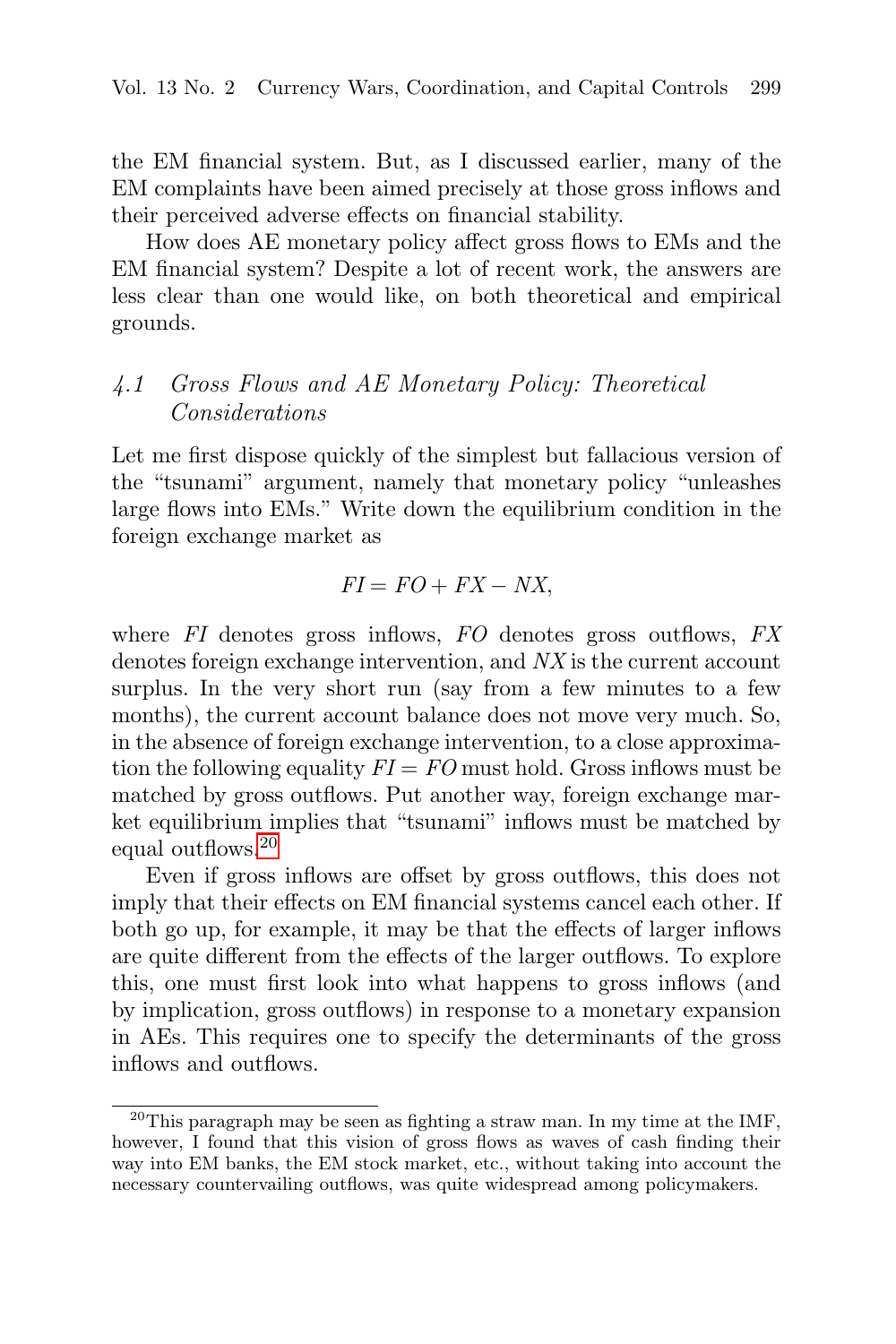Assume that gross inflows into EMs and gross outflows from EMs are given by

$$
FI = \alpha + \beta(d(R^* - R - z) + E)
$$

$$
FO = \alpha^* - \beta^*(d(R^* - R - \gamma z) + E).
$$

Both inflows and outflows are now assumed to be less than fully elastic with respect to expected returns. Both  $\alpha$  and  $\alpha^*$ , and  $\beta$  and  $\beta^*$  are allowed to differ, reflecting potentially different preferences and types of AE and EM investors.<sup>21</sup>

The variable z shifts inflows and outflows; it can be thought of as reflecting a risk premium, reflecting the convolution of perceptions of risk and risk aversion; its effect may be different for AE and EM investors, and this is captured by the presence of coefficient  $\gamma$ . For example, "risk off" may lead AE investors to become more risk averse, while having less of an effect on EM investors, in which case  $\gamma < 1$ .

Note that as  $\beta$  and  $\beta^*$  go to infinity, and z goes to zero, the equilibrium tends to the uncovered interest parity condition  $E = d(R - R^*)^{22}$ 

Assume, as we did above, that we are looking at the short run so we can ignore movements in the current account, so equilibrium in the foreign exchange market is simply given by

$$
FI = FO + FX.
$$

Suppose now that the AE central bank decreases its policy rate R by  $\Delta R$  < 0, that the EM central bank does not adjust its policy

 $21$ This assumes that it is the flows that respond to expected return differentials. A more appealing, but more complicated, assumption is that desired stocks respond to expected return differentials, with the stock adjustment taking place over time. Such a specification would, however, lead to similar conclusions as those reached in the text, with one caveat: To the extent that the wealth of domestic and foreign investors was affected differentially by the exchange rate, these wealth effects would affect inflows and outflows, and potentially lead to a change in gross flows in response to AE monetary policy. I ignore these effects here.  $^{22}$ Note also that just replacing the UIP condition in the previous section with

these equations would not change the conclusions reached there about the role and the limits of coordination.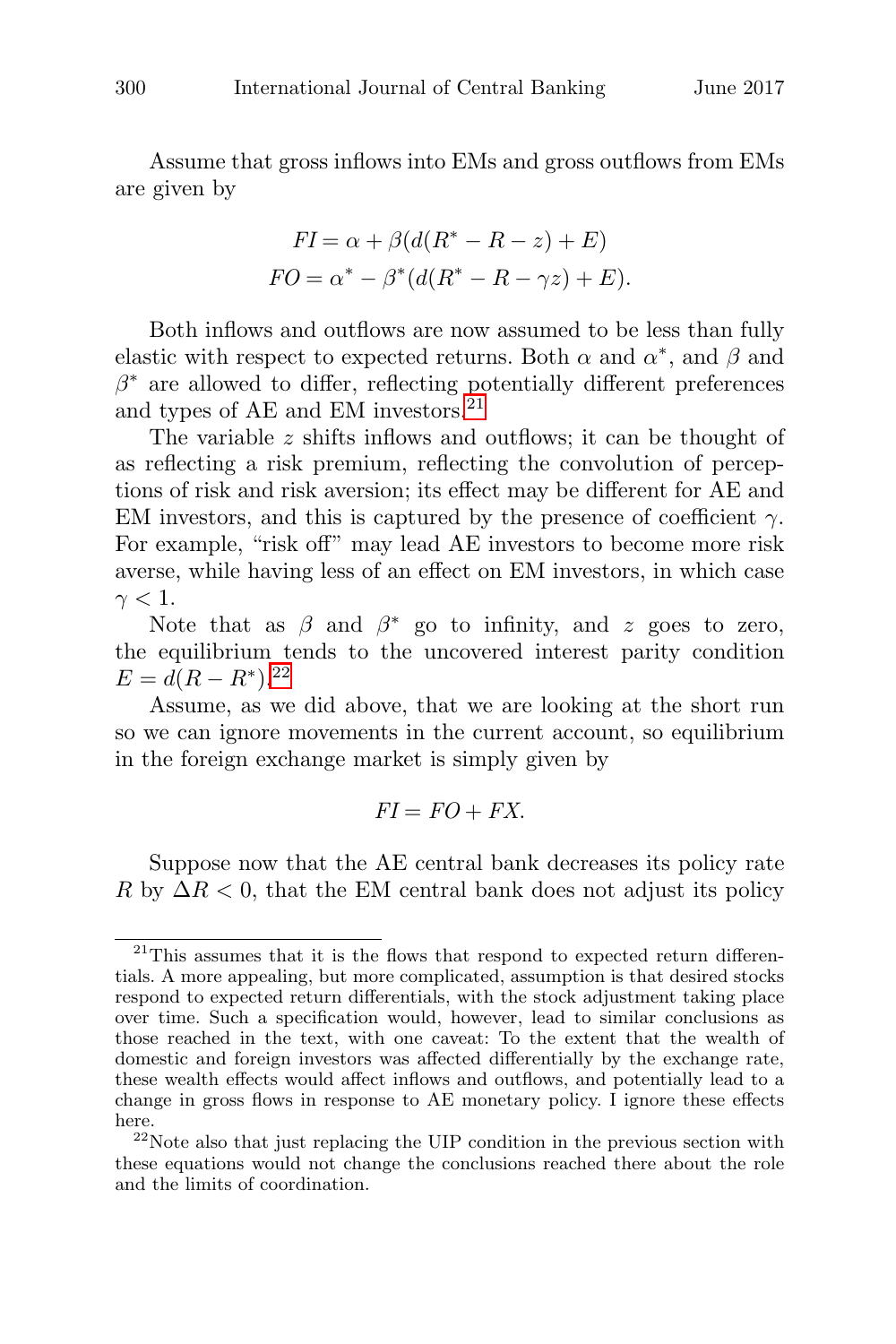rate, so  $\Delta R^* = 0$ , and does not intervene, so  $FX = 0$ . Solving for the equilibrium gives

$$
\Delta E = d\Delta R \quad \text{and} \quad \Delta FI = \Delta FO = 0.
$$

In words, the exchange rate adjusts so as to keep expected relative returns the same, just as under the UIP condition, and the decrease in the exchange rate leads to unchanged gross inflows (and outflows). This is true despite less than fully elastic flows, different preferences of AE and EM investors, and possibly different risk premia.<sup>23</sup>

How can the result of unchanged gross flows be overturned?

Looking beyond the short run, the current account responds over time to the appreciation. Starting from the current account balance, the current account turns into deficit. Going back to the equilibrium condition, this implies a capital account surplus. Gross inflows increase, gross outflows decrease. Net inflows increase, corresponding to the deterioration of the current balance. This, however, takes time and the size of the net inflows may be small relative to the initial shift in gross flows (at a given exchange rate).

Keeping the focus on the short run, I can think of two ways to overturn the result:

- (i) Demands for domestic and foreign investors differ in more fundamental ways than introduced here. I do not, however, have a sense of what plausible deviations to introduce.<sup>24</sup>
- (ii) Monetary policy works partly through its effects on the risk premium. Suppose, for example, that lower AE rates decrease the risk premium z by  $\Delta z$ . Then

$$
\Delta E = d \frac{\beta + \beta^* \gamma}{\beta + \beta^*} \Delta z
$$

$$
\Delta FI = \Delta FO = d \frac{\beta^* (\gamma - 1)}{\beta + \beta^*} \Delta z.
$$

<sup>&</sup>lt;sup>23</sup>This remains true even if  $R^*$  adjusts. The adjustment has an effect on the exchange rate, not on the gross flows.  $^{24}$ Following on the caveat in a previous footnote, a stock-flow specification,

allowing for wealth effects due to the change in the exchange rate, could lead to a change in equilibrium gross flows. While I have not explored its empirical relevance, I suspect the effect would be small.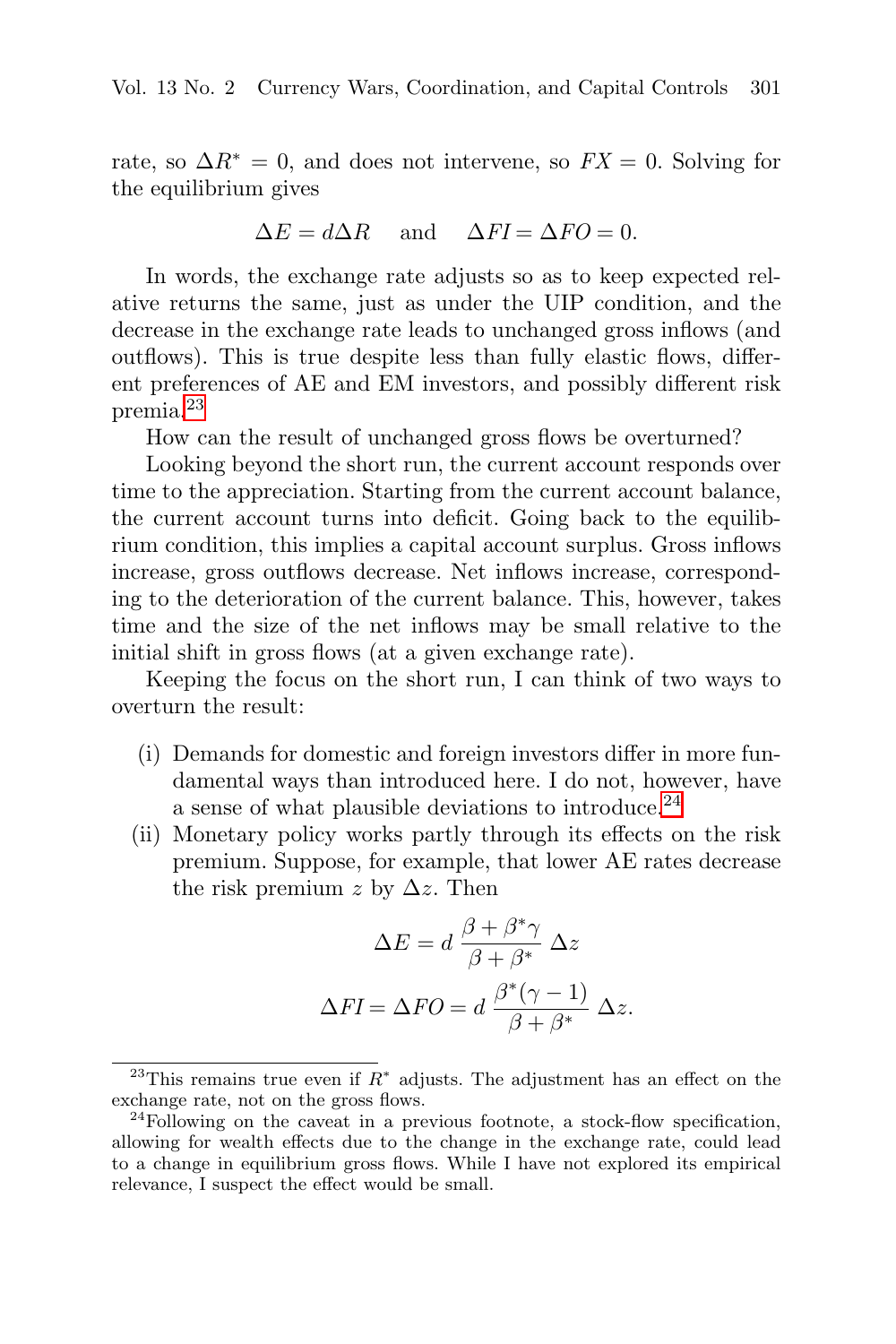If  $\gamma$  is less than one—that is, if EM investors are less sensitive to z than AE investors—then the exchange rate appreciation is more limited, and gross inflows and outflows increase. Thus, if a decrease in the policy rate is associated with a decrease in the risk premium, and if  $\gamma$  < 1, then a monetary expansion is associated with higher gross flows.

This line of explanation suggests a complex relation between monetary policy—conventional or unconventional—and gross flows, depending on co-movements between the risk premium and monetary policy. For example, QE1 may have reassured AE investors that U.S. markets would be less dysfunctional, leading to a return of AE investors to the United States and a decrease in gross flows to EMs. In contrast, QE2 may have had little effect on perceived risk, and led AE investors to increase gross flows to EMs. The taper tantrum may have led to a decrease in gross flows to EMs, not so much by tightening future U.S. monetary conditions but rather by increasing uncertainty about the course of future U.S. monetary policy.

# 4.2 Gross Flows and AE Monetary Policy: Empirical Evidence

Despite a large number of empirical studies, the evidence on the effects of AE monetary policy on gross flows is also unclear. The empirical difficulties are many, from the usual difficulty of identifying monetary policy shocks, compounded since the crisis by the zero lower bound and the lack of movement in the policy rate, to the use of unconventional instruments, to the issue of separating out expected and unexpected monetary policy actions, to quality or coverage issues with the flow data.

A number of studies have found an effect of monetary policy on specific gross flows. Bruno and Shin (2015), for example, using a VAR methodology over the pre-crisis period (1995:Q4 to 2007:Q4) find an effect of the federal funds rate on cross-border bank-tobank flows; the effect is, however, barely significant. Fratzscher, Lo Duca, and Straub (2013), using daily data on portfolio equity and bond flows, find significant effects of different monetary policy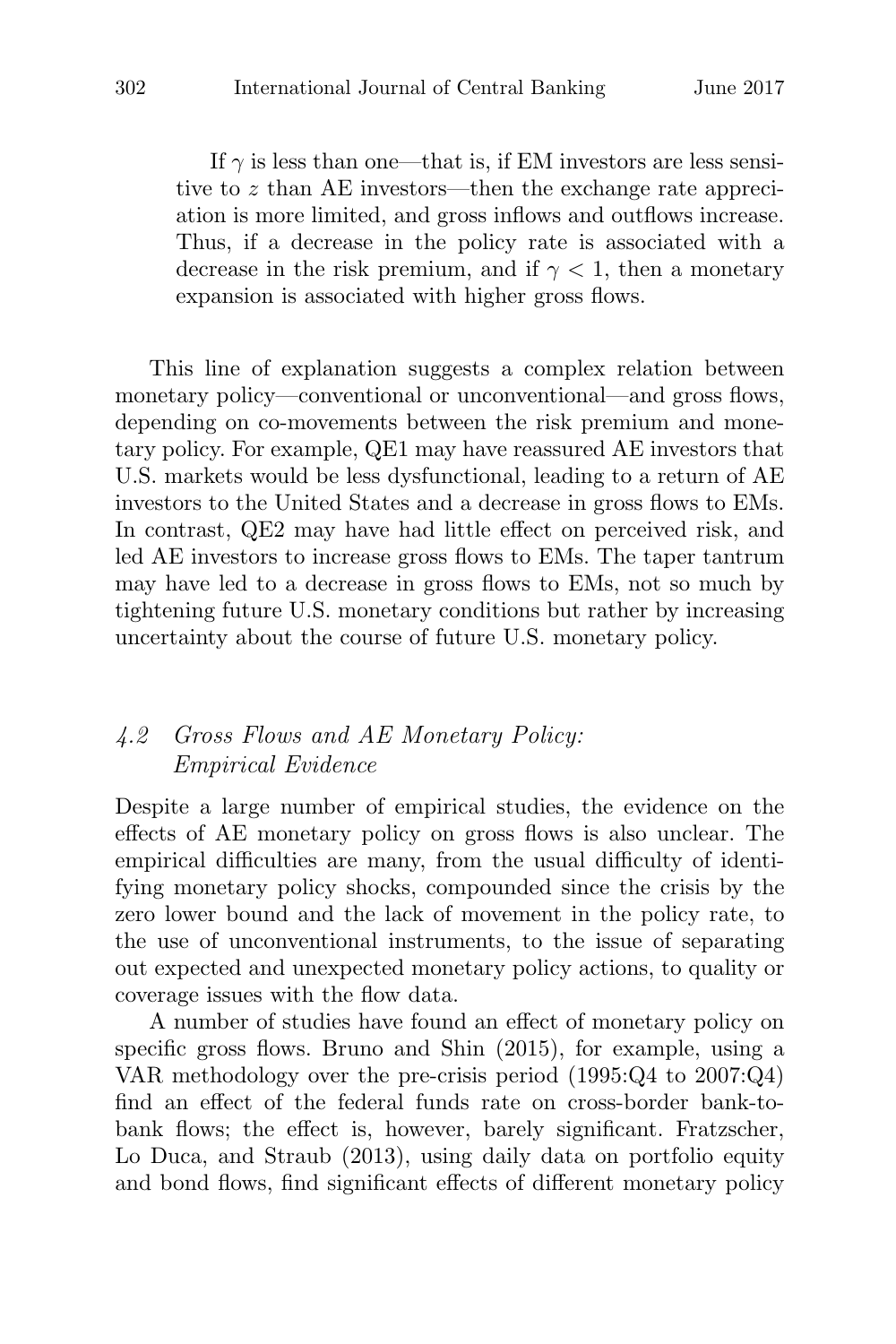announcements and actions since the beginning of the crisis.<sup>25</sup> Their results, however, point to the different effects of apparently largely similar monetary measures. For example, they find that QE1 announcements decreased bond flows to EMs, while QE2 announcements increased them. In terms of the equations above, this indeed suggests that, in each case, monetary policy worked partly through its effects on the risk premium, and that different announcements had different effects on that premium.

These studies cannot settle, however, the issue of whether total gross inflows increase with AE monetary expansions: The increase in the inflows the researchers have identified may be offset by a decrease in other inflows. Studies of total inflows, or of the set of inflows adding up to total inflows, yield mixed conclusions. A representative and careful paper, by Cerutti, Claessens, and Puy (2015), using quarterly flows over 2001:Q2 to 2013:Q2, suggests two main conclusions. The most significant observable variable in explaining gross flows into EMs is the VIX index: An increase in the VIX leads to a decrease in gross inflows to EMs. The coefficients on the monetary policy variables, namely the expected change in the policy rate and the slope of the yield curve, typically have the expected sign but are rarely significant. Together, these two variables explain only a small part of overall variations in capital flows.

Thus, on both theoretical and empirical grounds, the relation of monetary policy to gross inflows into EMs is less clear than is often believed by policymakers and even by researchers.<sup>26</sup>

# 4.3 Gross Inflows and EM Financial Systems: Other Channels?

Leaving aside the effects if any on the volume of gross flows, how may AE monetary policy affect the EM financial systems? One can think of two channels.

<sup>&</sup>lt;sup>25</sup>See also Koepke (2015). <sup>26</sup>This suggests that statements like "the empirical literature has long established that US interest rates are an important driver of international portfolio flows, with lower rates 'pushing' capital to emerging markets" (Koepke 2015) are too strong. To be clear, the issue is not whether they affect exchange rates—they do—but whether they lead to large increases in gross flows—which is less settled.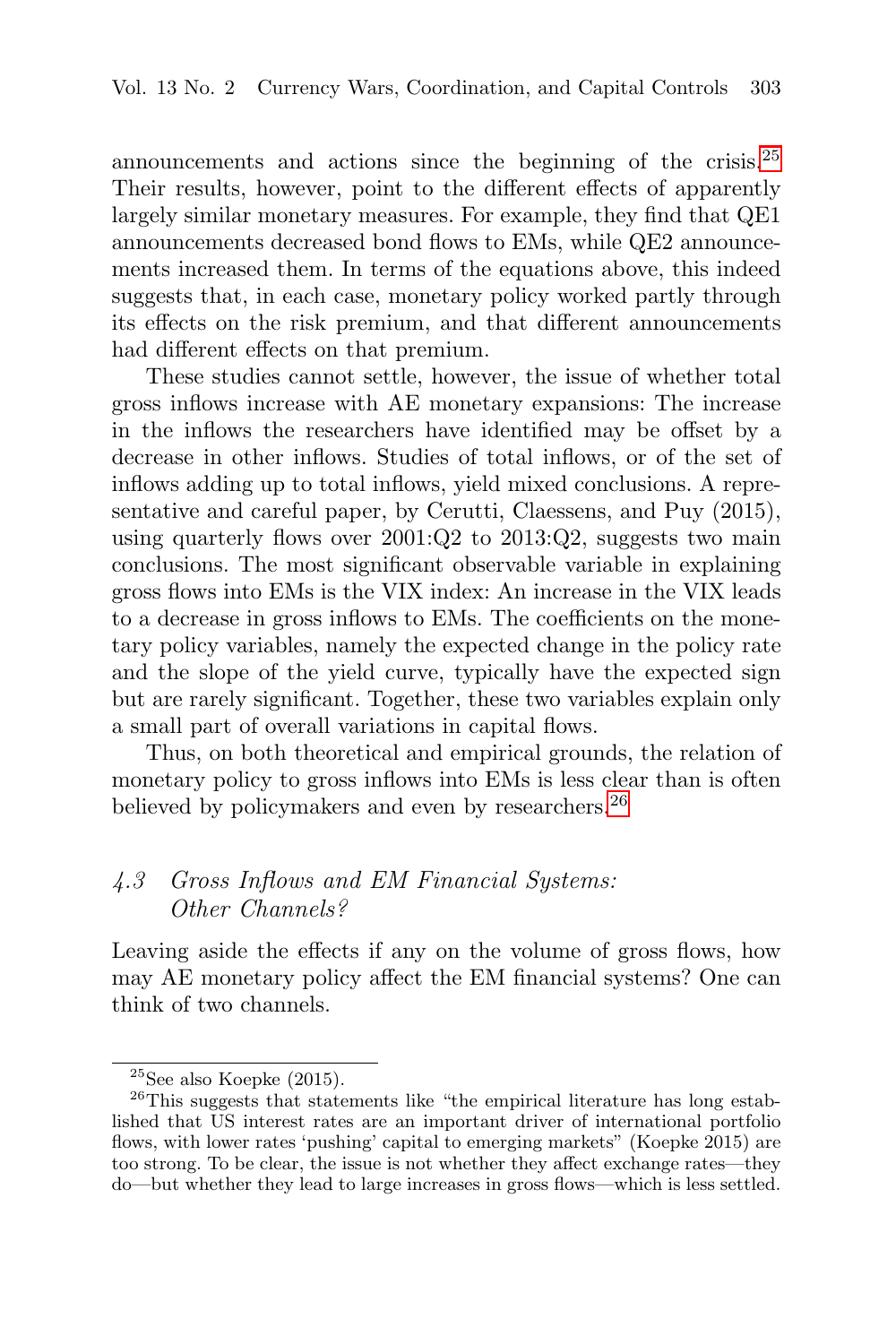The first channel, which the Asian crisis put in evidence, is through the effect of the exchange rate itself on the financial system. To the extent that financial institutions, the government, firms, or households have foreign-currency-denominated claims and liabilities, the appreciation triggered by AE monetary policy will affect their balance sheets. Even if financial institutions are largely hedged, unhedged positions by the others will affect the value of their claims and affect financial stability. The effects on financial stability are likely to vary in magnitude, and even in sign, across countries, depending on the structure of foreign-currency-denominated claims. In general, given that most EM countries still borrow largely in foreign currency, the effect of an appreciation triggered by AE monetary policy should be favorable (so it does not explain the complaints of EM policymakers to AE monetary accommodation). The exact structure of claims and liabilities will, however, matter.

The second channel is through changes in the composition of gross inflows and outflows triggered by AE monetary policy. If, for example, foreign investors increase their holdings of sovereign bonds and domestic investors decrease theirs, then the effects on the financial system are likely to be limited. If instead, inflows take the form of additional funds to domestic banks, and outflows come from a decrease in holdings of sovereign bonds, then this is likely to lead to an increase in domestic credit supply. Depending on its nature and intensity, this increase may be desirable or instead lead to an unhealthy credit boom.<sup>27</sup>

It is clear, for example, that, at the beginning of the crisis, the repatriation of funds by AE banks had such a composition effect. The decrease in funding to EM banks by AE banks was not compensated by an increase in funding of EM banks by EM investors, leading to a tightening of credit. The issue at hand is, however, about the effects of monetary policy per se. Just as for the effect of AE monetary policy on overall gross flows, the evidence on the composition of the flows triggered by AE monetary policy is not clear. In Cerutti, Claessens, and Puy (2015), for example, there is no clear difference between the estimated effects of monetary policy variables on bank, portfolio debt, and portfolio equity flows.

 $27$ See Blanchard et al.  $(2016)$ .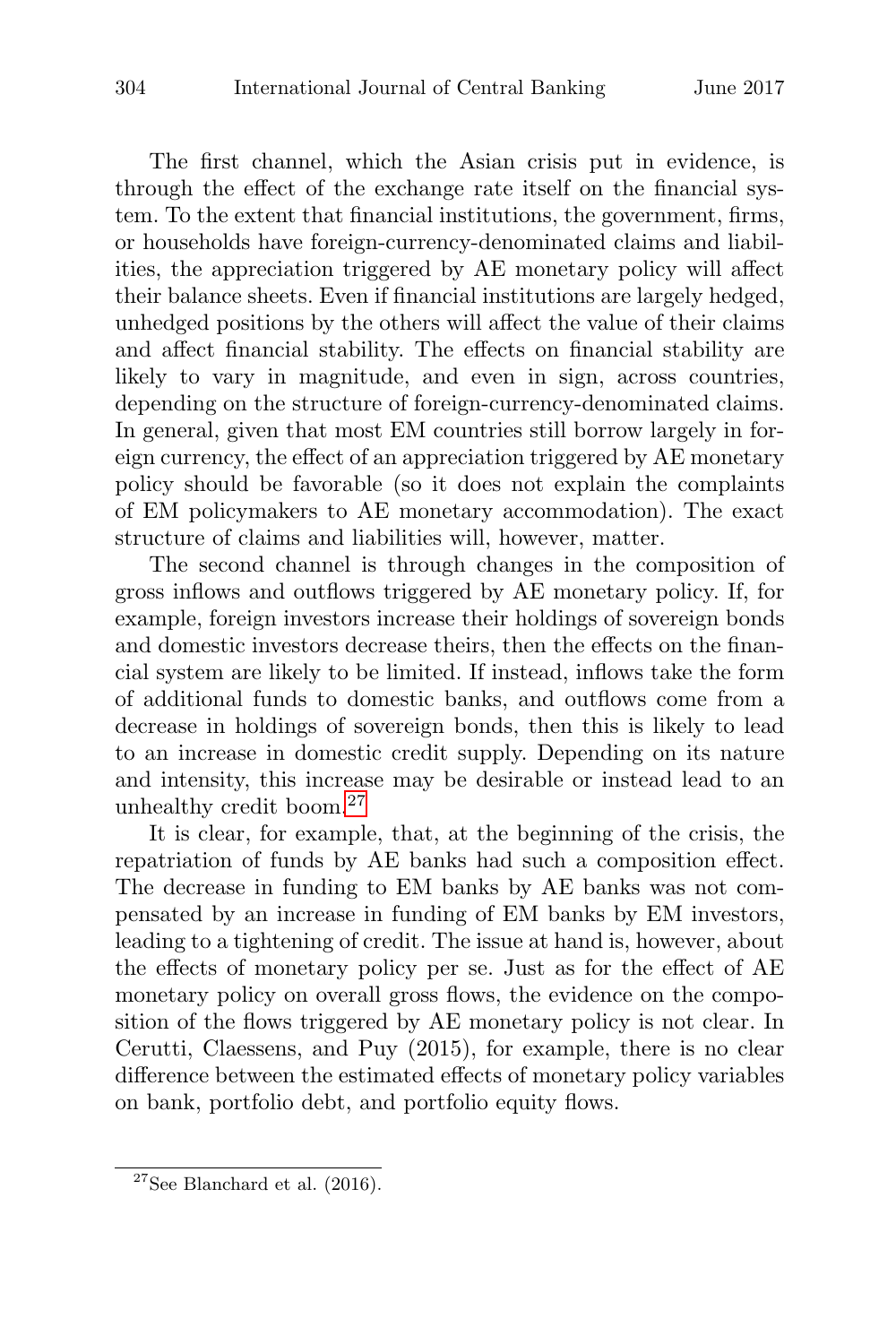Thus, overall, it is difficult to conclude that AE monetary policy has had major, predictable effects on EM financial systems. Nevertheless, it is clearly a potentially important dimension that EM policymakers must monitor. This takes me back to the issue of capital controls, now in the context of financial stability.

# 4.4 Capital Controls versus FX Intervention

While the use of capital controls has been limited, many countries have relied on FX intervention to limit the movements in exchange rate caused by AE monetary policy. From the macroeconomic point of view of the previous section, i.e., leaving implications for gross inflows aside, controls and FX intervention are largely substitutes. Under the assumption that the elasticity of flows to return differentials is finite—a necessary condition for FX intervention to have an effect—both can limit the effects of lower AE interest rates on the exchange rate and achieve the same macroeconomic outcome. If, however, we take into account the channel discussed in this section, the two have very different implications. Capital controls, by assumption, can limit gross inflows. FX intervention, by limiting the exchange rate adjustment, increases gross inflows. This can be seen straightforwardly from above. If, in response to a decrease in the AE policy rate, FX intervention keeps the exchange rate unchanged, gross flows increase by

$$
\Delta FI = -bd\Delta R > 0.
$$

Thus, if the purpose is to limit the effects of AE monetary policy on the EM financial system, capital controls clearly dominate FX intervention.

#### **5. Conclusions**

I have looked at the interactions between AE and EM macro policies since the beginning of the crisis, interactions characterized by complaints of "currency wars" and demands for more coordination. I have offered three main sets of conclusions.

In AEs, limits on fiscal policy have led since the beginning of the crisis to an overreliance on monetary policy. This potentially opens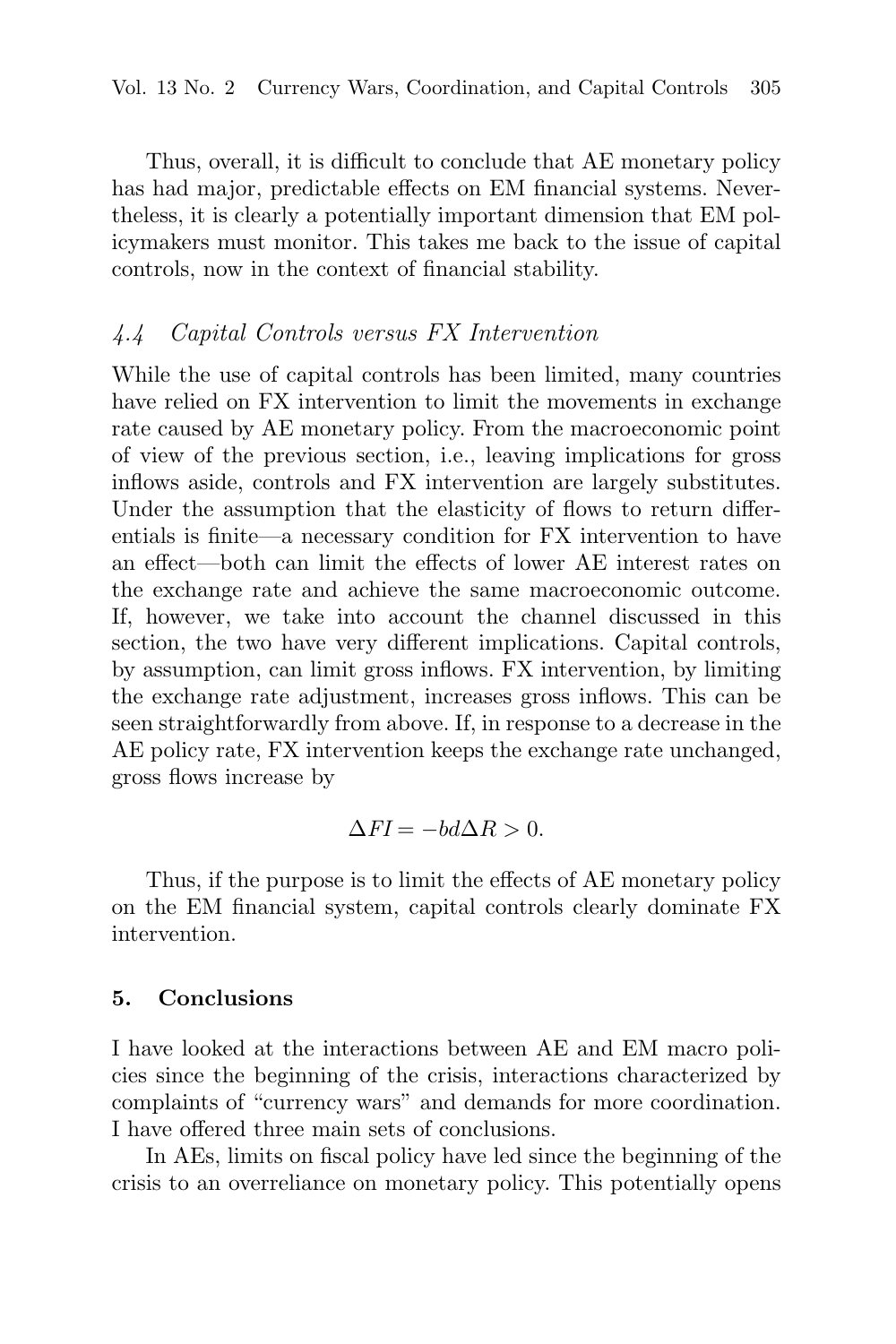the scope for coordination. Whether coordination would entail an increase or a decrease in interest rates in AEs is, however, difficult to assess, with AEs and EMs disagreeing about the sign. This has made and still makes coordination de facto impossible to achieve.

If there are limits on the use of fiscal policy, leading to the overreliance on monetary policy and undesirable effects on the exchange rate, the natural instrument in this context is the use of capital controls by EMs. It allows AEs to use monetary policy to increase domestic demand, while shielding EMs from the undesirable exchange rate effects. In the context of limits on fiscal policy, controls are a natural macroeconomic instrument.

Despite some progress, how AE monetary policy affects EM financial systems remains largely unsettled, both theoretically and empirically. To the extent that AE monetary policy leads to gross inflows into EMs, to the extent that these gross flows affect the EM financial systems, and to the extent that EMs want to avoid these effects, capital controls rather than FX intervention are the right instrument.

These conclusions come with the usual and strong caveats. Technical and political issues associated with the use of capital controls as contingent instruments are still relevant. This is not an unconditional endorsement of controls, but an exploration and a starting point to a discussion.

#### **References**

- Bernanke, B. S. 2016. "Federal Reserve Policy in an International Context." Forthcoming in IMF Economic Review. Mundell-Fleming lecture.
- Blanchard, O., J. Ostry, A. Ghosh, and M. Chamon. 2016. "Capital Flows: Expansionary or Contractionary?" American Economic Review: Papers and Proceedings 106 (5): 565–69.
- Boz, E., M. Bussiere, and C. Marsilli. 2015. "Recent Slowdown in Global Trade: Cyclical or Structural?" In The Global Trade Slowdown: A New Normal? ed. B. Hoekman, 55–70 (chapter 3). VoxEU.org E-book. CEPR Press.
- Bruno, V., and H. S. Shin. 2015. "Capital Flows and the Risk-Taking Channel of Monetary Policy." Journal of Monetary Economics 71: 119–32.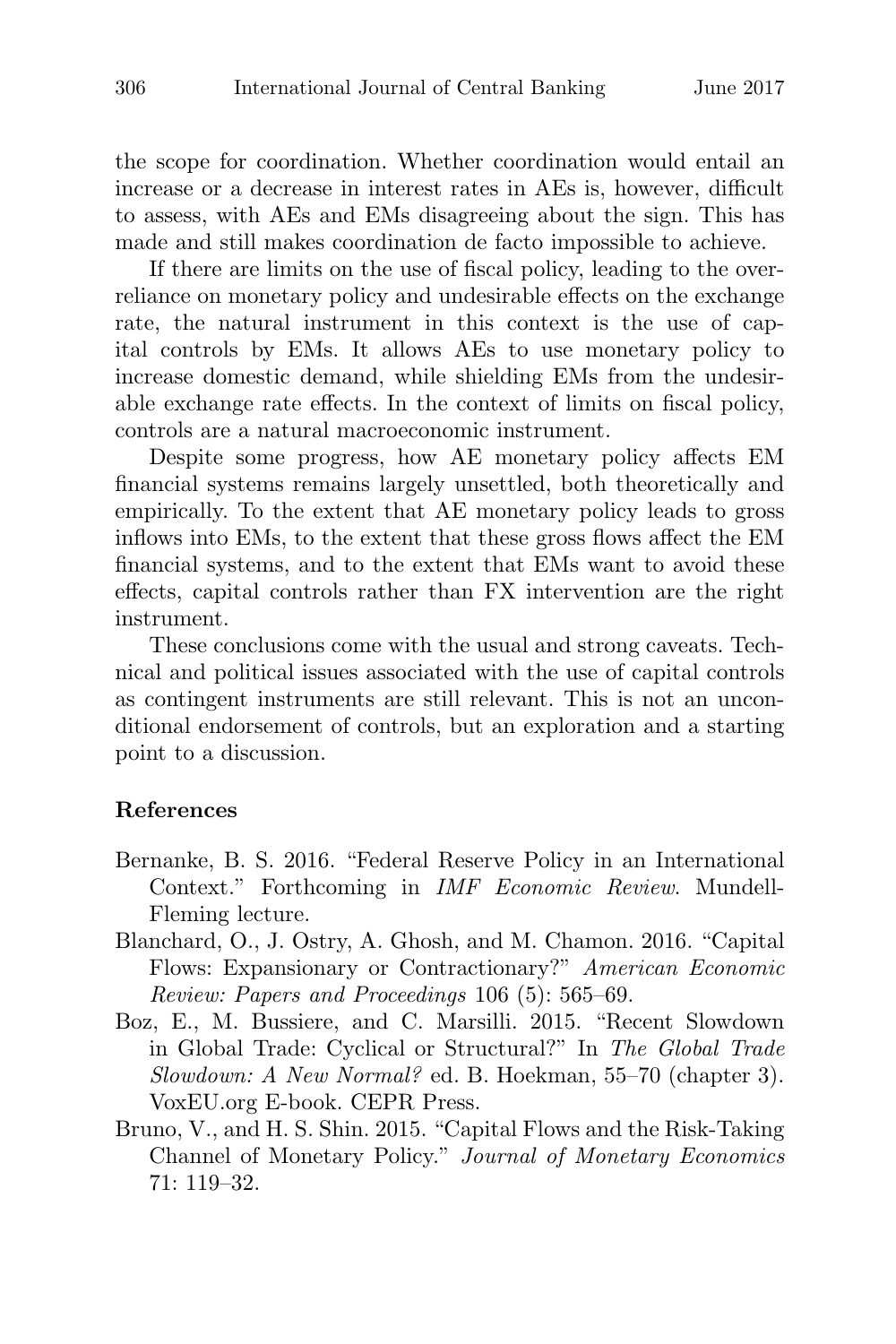- Bussiere, M., G. Gaulier, and W. Steingress. 2016. "Global Trade Flows: Revisiting the Exchange Rate Elasticity." Manuscript, Banque de France (September).
- Carabenciov, I., C. Freedman, R. Garcia-Saltos, D. Laxton, O. Kamenik, and P. Manchev. 2013. "GPM6: The Global Projection Model with Six Regions." IMF Working Paper No. 13/87.
- Caruana, J. 2015. "The International Monetary and Financial System: Eliminating the Blind Spot." Panel remarks at the IMF conference "Rethinking Macro Policy III: Progress or Confusion?" Washington, DC, April 16.
- Cerutti, E., S. Claessens, and D. Puy. 2015. "Push Factors and Capital Flows to Emerging Markets: Why Knowing Your Lender Matters More than Fundamentals." IMF Working Paper No. 15/127.
- Frankel, J. 2016. "International Coordination." NBER Working Paper No. 21878.
- Fratzscher, M., M. Lo Duca, and R. Straub. 2013. "On the International Spillovers of U.S. Quantitative Easing." ECB Working Paper No. 1557 (June).
- International Monetary Fund. 2011. "United States Spillover Report." July 22.
- ———. 2015. "Exchange Rates and Trade Flows: Disconnected?" In World Economic Outlook: Adjusting to Lower Commodity Prices (October). Washington, DC: International Monetary Fund.
- Koepke, R. 2015. "Fed Policy Expectations and Portfolio Flows to Emerging Markets." IIF Working Paper (June).
- Miranda-Agrippino, S., and H. Rey. 2015. "World Asset Markets and the Global Financial Cycle." NBER Working Paper No. 21722 (October).
- Obstfeld, M., and K. Rogoff. 2002. "Global Implications of Self-Oriented National Monetary Rules." Quarterly Journal of Economics 117 (2): 503-35.
- Oudiz, G., and J. Sachs. 1984. "Macroeconomic Policy Coordination among the Industrial Economies." Brookings Papers on Economic Activity  $(1)$ : 1–75.
- Rajan, R. 2014. "Containing Competitive Monetary Easing." Project Syndicate, April 28.